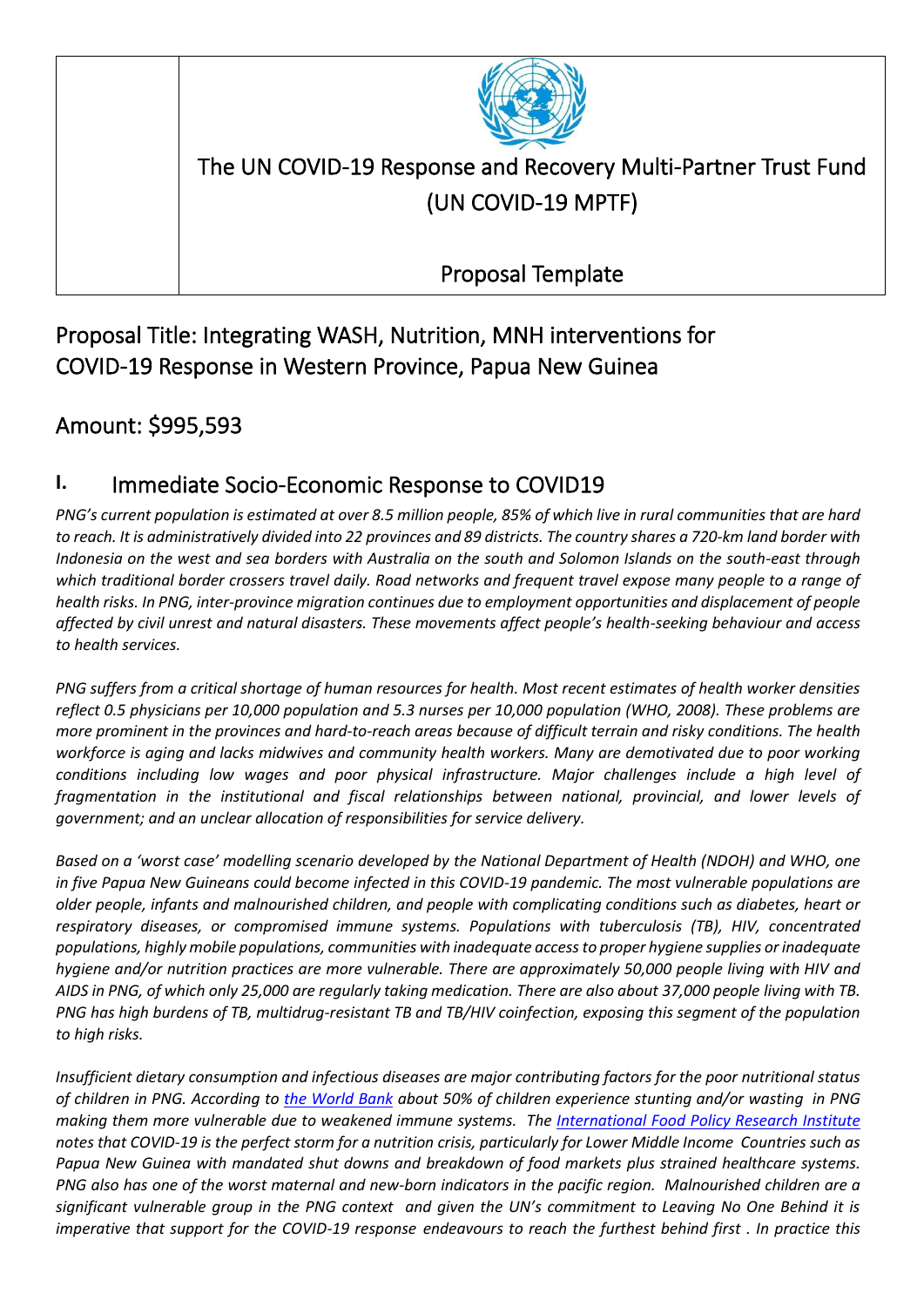*requires taking explicit steps to address the specific vulnerabilities of malnourished children as part of the response. [PNG's National Nutrition Policy 2016](http://www.health.gov.pg/pdf/PM-SNNP_2018.pdf)-2026 indicates that stunting, wasting and malnutrition can disproportionately impact children with existing vulnerabilities such as disabilities and socioeconomic hardships who also face increasing stigma and discrimination.*

*With a decline in Ante Natal Care (ANC) from 79% to 76%, supervised delivery by skilled birth attendants of 56% and the unavailability of essential life-saving medicines, access to quality maternity and reproductive health services is limited in the country. An estimated 40% of pregnant women experience pregnancy-related health problems during childbirth and the postnatal periods which may worsen within the current COVID-19 situation with its associated restrictions of movement, financial constraints and fear of getting infected while seeking services.*

*PNG has had imported and local transmission cases of COVID-19. On 20 March, the Prime Minister announced the first positive COVID-19 case in the country. A state of emergency was declared to start on 24 March and last for 14 days. At the same time, the Government established a Joint Agency Task Force at its National Operation Centre and appointed the Police Commissioner as its Emergency Controller, with deputy controllers represented by the Assistant Police Commissioner and the Secretary of Health. Viewing this as both a health and national security issue, the multiministerial and inter-agency coordination body is meant to coordinate the strategic planning and operations on all the health and non-health aspects. The national state of emergency was subsequently extended for two months on 6 April. At present, physical borders are closed but land and sea borders remain porous.*

*To date there have been at least eight confirmed cases in PNG, including at least three in North Fly District, Western Province. The cases are traditional border crossers who continued to travel into Indonesia to conduct trade or personal business and became infected. Western province ranks 0.550 on the Human Development Index, on the cusp of low to medium human development. Since the 1960s, it has also been the destination for West Papuans seeking asylum from the Indonesian military and government. Most recently, at least 160 asylum seekers arrived in North Fly District in November 2019 and currently live in a crowded temporary settlement in Kiunga, the local urban centre, awaiting processing. Within the country, Western provincial residents are particularly exposed to seasonal drought, flooding, food insecurity, water-borne diseases, TB and malnutrition, and lack adequate access to clean water and basic health services including maternal and new-born health. A fall armyworm infestation currently threatens local produce production.* 

*Government measures restricting movement that were implemented to contain and mitigate the spread of COVID-19 have exacerbated the situation. The measures have limited affected communities' access to local protein sources and fresh water sources, and have increased fear and misunderstanding about the disease, according to church and government authorities who provide health and social services to these border communities. At the same time, just across the border, Papua province, is a hot spot with rapidly increasing numbers of positive COVID cases. PNG border patrols and border community residents report increasing movement into PNG by poachers, non-state armed actors, traditional border crossers and traders who avoid border patrols and screening mechanisms. The PNG government is extremely concerned about the spread of COVID-19 into PNG through the border with Indonesia, the PNG Post Courier referencing the Emergency Controller of the National Operations Center for COVID-19 as having said that 'the northern and southern border areas between PNG and Indonesia were perceived as the single biggest threat, given the increasing number of COVID-19 cases across the border'.*[Post Courier 14 May 2020 –*Covid-19 threat 'far from over'*]

*The national preparedness and response plan for COVID-19 focuses on the health sector: it is articulated for PNG to prepare and respond to containment and mitigation of outbreaks of COVID-19 when the disease is introduced to the country, local transmission is established, and the large-scale community transmission is confirmed. It covers the following strategic and technical areas: incident management, clinical management of suspect and confirmed cases, infection prevention and control, surveillance and investigation, port of entry, risk communication and community mobilization, laboratory testing, non-pharmaceutical public health interventions, operations and logistics, and partner coordination.*

*The Disaster Management Team, the country's coordinating body for international humanitarian assistance, which is co-chaired by the UN and Government and includes UN, NGOs, faith-based organizations, the Red Cross Movement and key development partners among its members, developed a multi-sectoral response plan that supports priorities*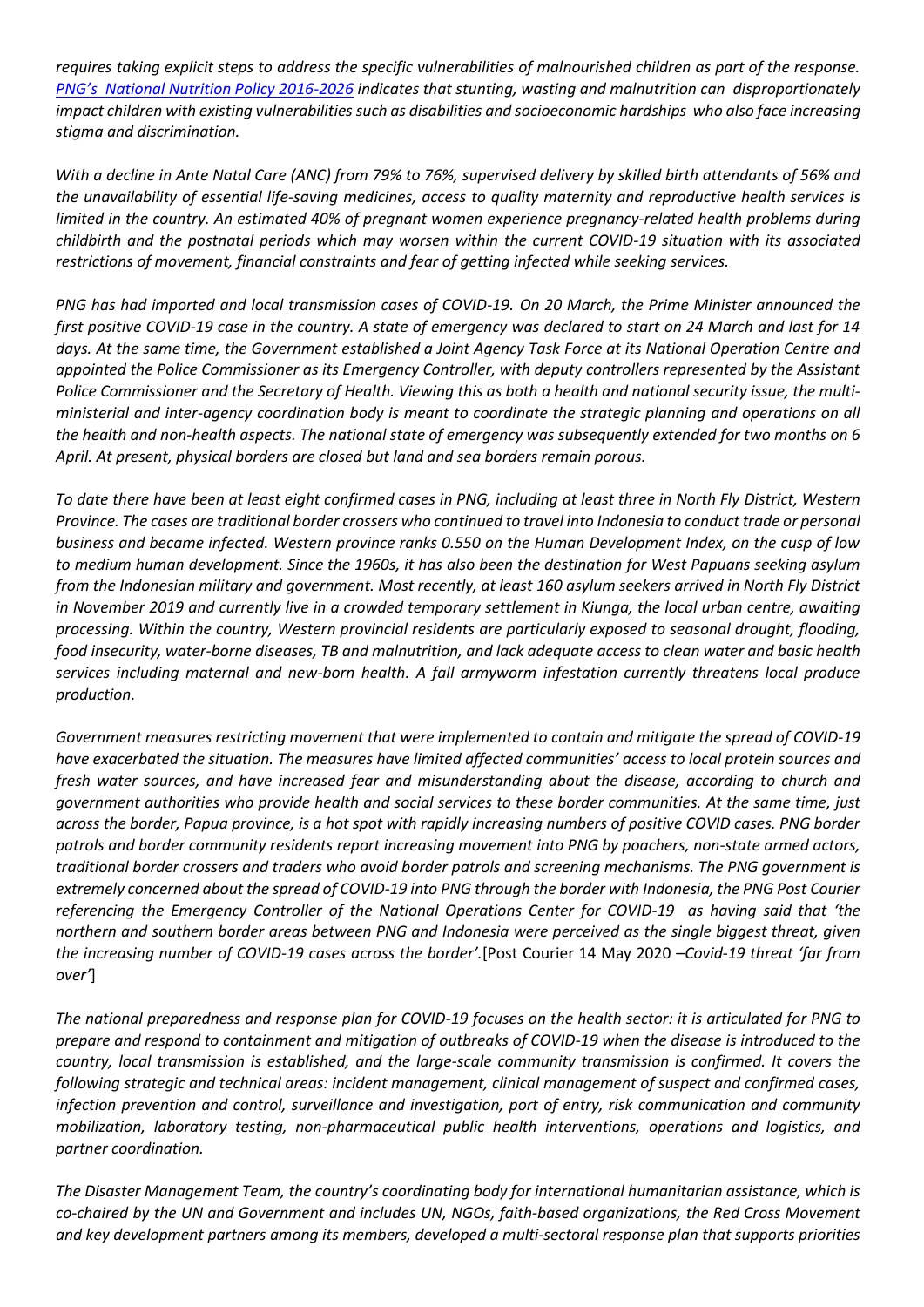*identified by the Government for the international community, including focused support on ten priority provinces with international borders/important air- or seaports and provinces with important regional medical facilities, and the National Capital District. While the health sector remains the dominant cluster, followed by WASH, Education, Food Security, Nutrition, and Protection cluster plans combine risk communication and community engagement with relevant sectoral interventions to address secondary impacts from COVID-19 and related measures to curb its spread.*

*On 6 April, the Treasurer announced an economic stimulus package worth PGK 5.6 Billion for the COVID-19 response, the largest in the country's history. The package aims to limit the expected economic downturn and enable access to life-saving health equipment. COVID-19 comes at a time when the country is already facing a challenging economic context; at the start of the year, the planned 2020 deficit was PGK 4.6 billion. As the year progressed, projections indicate that PGK 2 billion is expected to be added to the deficit due to the anticipated reduction in revenues from the collapse of commodity prices and reduction of domestic activity. To meet the needs of the Covid-19 response, significant policy and fiscal trade-offs have been made and have limited available budget and prioritization of other critical, life-saving basic services.*

### **II.** Solutions proposed

*Acknowledging the limited funding available, geographic proximity to the border, daily cross-border movements and interactions for hunting and trading local products with the communities on the other side, diversity and remoteness, and the pre-existing underdevelopment of health, social services and public infrastructure, the target locations are deemed particularly vulnerable to the spread of Covid19COVID-19. The recipient UN organizations will therefore take an integrated, targeted approach to achieve immediate impacts while at the same time laying the foundation for future development to build the area's capacity to mitigate impacts from future biohazard and other emergencies.*

*In collaboration with local church and government leaders, specific border communities with aid posts or health clinics that support surrounding communities, including refugees, migrants, traditional border crossers and asylum-seekers, were identified. Each agency brings comparative strengths in WASH, nutrition and maternal and new-born health, which combined will address local development issues that are exacerbated as secondary impacts on COVID-19 measures. The implementing partners, including the Catholic Diocese of Daru and Kiunga, the Western Provincial Government, the North Fly District Government, World Vision and others, bring local expertise and community leadership to ensure the effective implementation and sustained impact of the proposed solutions.*

*IOM, currently the only UN agency with a physical presence in the targeted area, provides direct assistance and support to address critical humanitarian needs through working closely with the target communities, including migrant groups, and the national and local government. The proposed WASH interventions will increase COVID-19 hygiene prevention practices, reduce risks and build long-term resilience in health and water management.* 

*To achieve this, IOM proposes to install or rehabilitate safe drinking water sources in identified locations, including traditional border crossing points and/or check points. It will establish Water Point Committees comprising women, men and youth and equip them with the knowledge to better manage the water points and ensure their sustainability. Importantly, awareness will be raised on how to mitigate viral contamination and spread when using water points. Water Point Minders will be identified and equipped with the necessary skills and tools to carry out maintenance and/or repair of the water points, including how to disinfect WASH facilities and water taps. W ater containers or buckets with lids will also be distributed to improve the collection and storage of water for household uses such as drinking and cooking; and handwashing facilities will be established complemented by the distribution of soap and training on how to improve handwashing practices. Additionally, IOM will install and/or rehabilitate gendersegregated pit latrines in the local communities and equip identified latrines and water points with solar lighting to improve the security and protection especially of women and girls. It will also conduct regular monitoring including collecting data from men, women, children and youth in target locations for evidence-based planning and decision making.*

*To raise awareness, IOM will deliver Participatory Health and Hygiene Awareness materials, including specific COVID-19 related guidance, and conduct of COVID-19 Risk Communication and Community Engagement (RCCE) activities in local communities, including with migrant groups, and other public spaces and services. RCCE messaging will address 'myths' that are perpetuating misunderstanding and have led to stigmatization of migrants, certain ethnic groups and*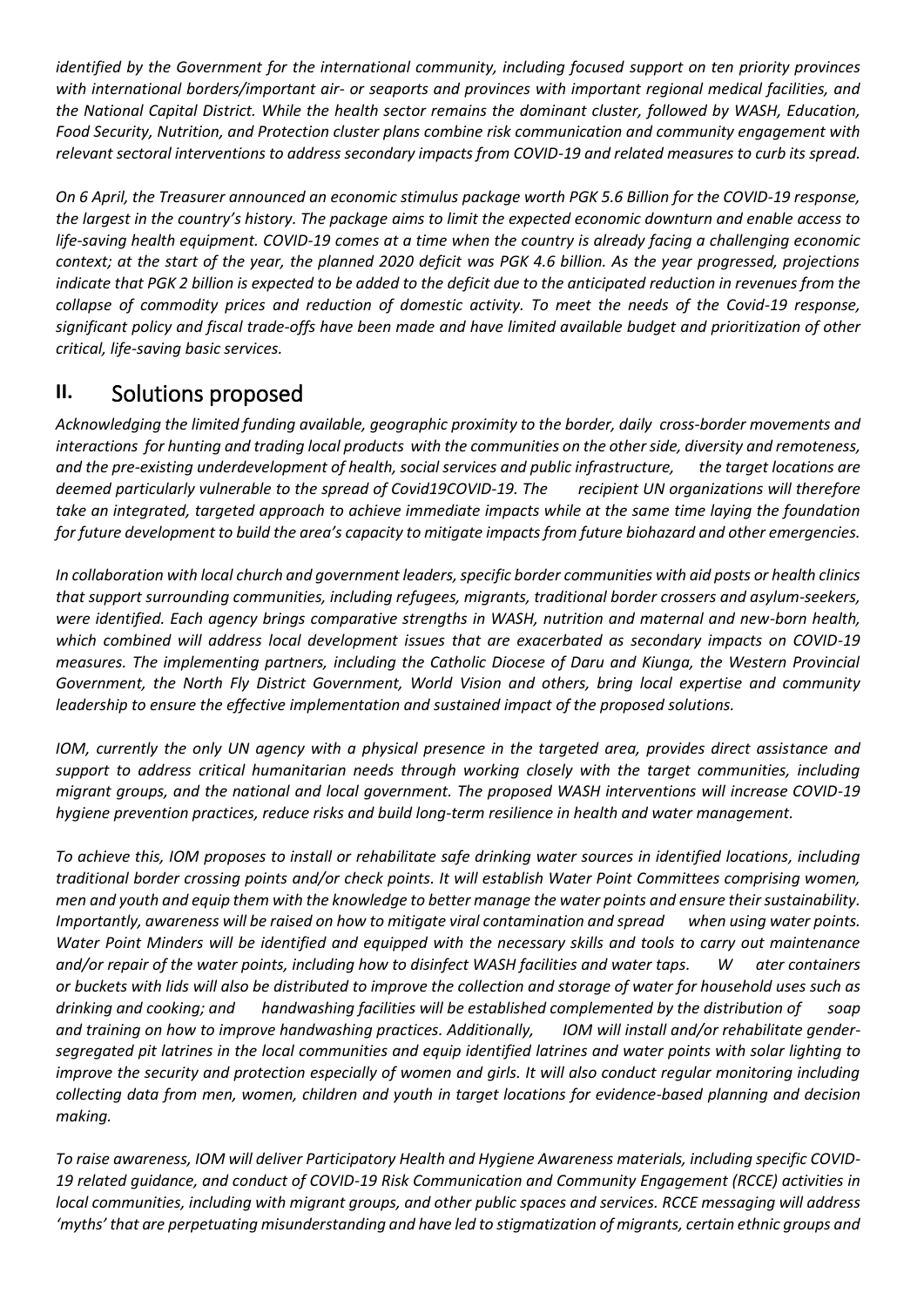*those displaying 'flu-like' symptoms or those who have tested positive for COVID-19. This will include protection messaging to prevent discrimination or fear and raise awareness on GBV, child protection and trafficking in persons (referencing national hotlines/referral networks).* 

*UNFPA and UNICEF will augment WASH response activities with actions focusing on children and mothers as particularly underserved and at-risk populations. UNFPA will support the continued provision of maternity and neonatal services (MNH) for women and girls to ensure safe births and prevent spread of COVID-19 infection. Considering asymptomatic transmission of COVID-19 may be possible in pregnant or recently pregnant women, as with the general population, UNFPA proposed three primary actions.* 

*The first is to identify low- and high-risk pregnancies through triaging in order to reduce crowding and ensure physical distancing. For low-risk pregnancies, it proposes rescheduling with longer appointments and to replace facility ANC with home visits to provide information, services, supplies and IEC materials. High-risk pregnancies that are not COVID-19 suspected are prioritized for ANC at the aid posts/rural hospitals, particularly in the second half of pregnancy, and would be referred to the nearest hospital in the event of complications and when close to delivery. COVID-19 suspected cases would be promptly referred to designated isolation/quarantine facilities. Home visits would be provided for 24 hours post-natal clients with adequate IPC measures.*

*Secondly, UNFPA, in coordination provincial risk communication and community engagement activities and in harmonization with IOM and UNICEF messaging, would facilitate twice weekly community dissemination of information by village health volunteers on pregnancy danger signs, COVID-19 infection symptoms and related hygiene messages, family planning, and birth preparedness.*

*Thirdly, UNFPA will strengthen the capacity of aid posts and health clinics to provide maternity and neonatal services, manage MNH complications and prevent the spread of COVID-19 disease. It will train health care providers at community and district levels including VHV's on IPC for maternity service provision; triage flow and monitoring of women presenting for maternity and SRH services; on risk of and how to mitigate stigma and discrimination. It will provide aid posts with adequate numbers of PPEs, disinfectants and cleaning agents. If isolation and quarantine facilities have been designated, UNFPA will identify and equip appropriate service delivery areas within those facilities to provide woman-centred, respectful skilled maternity and neonatal care as well as psychosocial support. UNFPA will also support establishment of referral pathways for emergency transport from aid posts/rural facilities to the provincial hospital in cases of maternal and neonatal complications and to isolation facilities for suspected cases.*

*Augmenting this, UNICEF also aims to train health workers and village health volunteers in nutrition interventions (infant and young child feeding practices and integrated management of acute malnutrition). It will establish mother support groups, provide Vitamin A and multiple micronutrients supplementation including deworming and identify, treat and refer malnutrition cases. It will also facilitate nutrition education and will monitor, mentor and deliver onthe-job coaching for health workers and village health volunteers.*

### **III.** What is the specific need/problem the intervention seeks to address?

*While the national health response plan is mostly well funded bilaterally by major development partners, among the secondary impact sectors identified in the DMT response plan, water and sanitation, nutrition and maternal and newborn health remain poorly funded.*

*Western province is the largest province in the country and one of the least developed, with most health and other important services not easily accessible due to its rural location. Children and women suffer the most when they are being deprived of essential health and nutrition services. Malnutrition in children, a global and national problem, is evident in the province where a lack of education and poor living standards are combined. Women and children lack adequate and appropriate diets making them prone to infections. A lot of children in rural, semi-urban and settlement areas across PNG, including Western Province, are likely to have pre-existing malnutrition conditions that are exacerbated during an emergency. Some children live with malnutrition into adulthood and face many health and socio-economic problems.*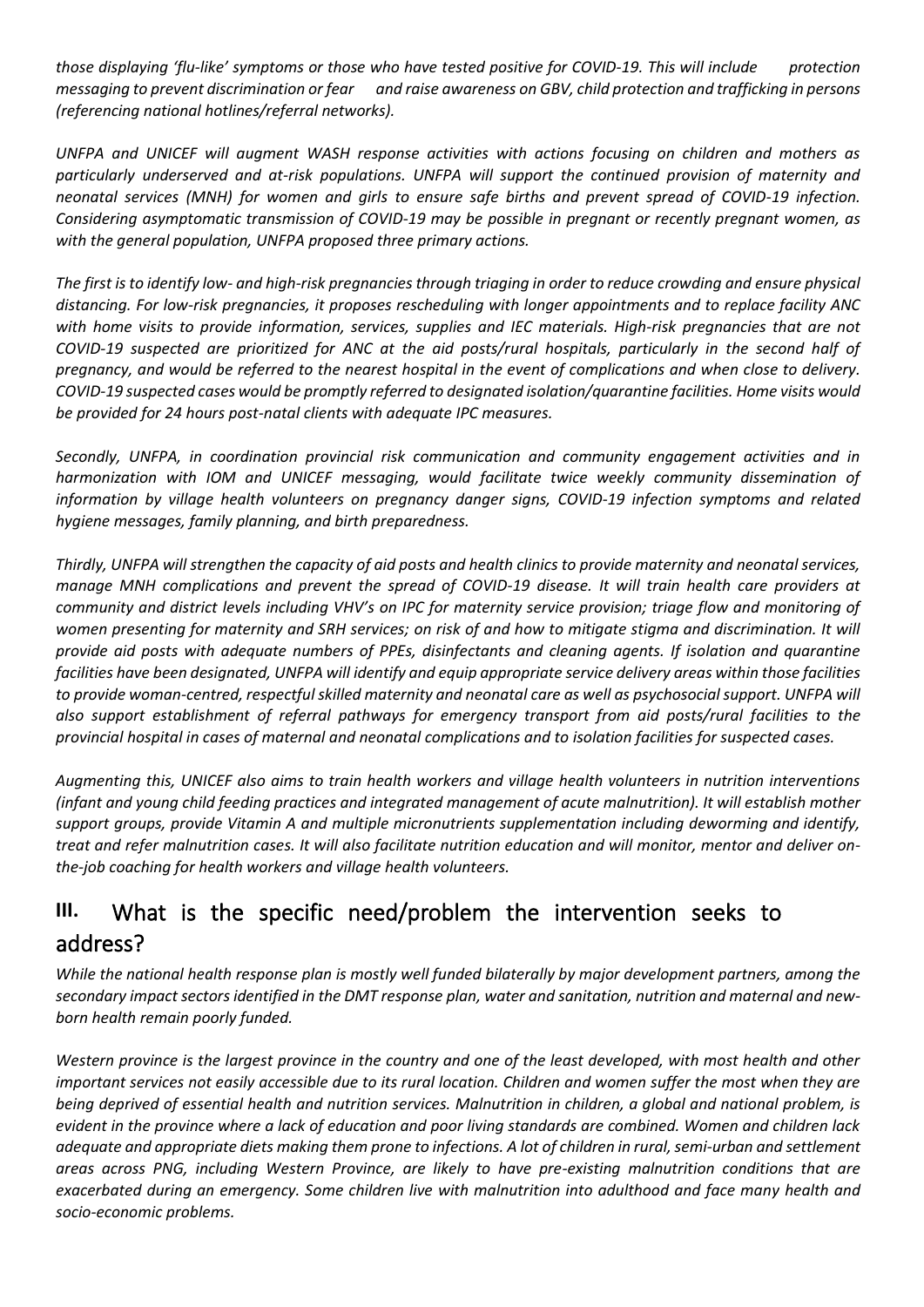*According to the recently released demographic and health survey conducted by the PNG National Statistics Office with support from UNFPA, UNICEF, the Australian Government and ICF, Western province is about on par with national statistics in most categories of measurement:*

| Western Province Household Demographic and Health Survey Results |                                                                    |
|------------------------------------------------------------------|--------------------------------------------------------------------|
| Unimproved source of drinking water                              | 49.2%                                                              |
| % with basic sanitation service                                  | 27.8%                                                              |
| Unimproved sanitation facility                                   | 53.0%                                                              |
| Place available for hand washing (fixed/mobile)                  | 62.8%                                                              |
| Completed grade 8 at primary level (Educational<br>attainment)   | Females 18.1% / Males 19.7%                                        |
| Cannot read at all                                               | Females 29.3% / Males 6.8%                                         |
| % Literate                                                       | Females 67.4% / Males 87.5%                                        |
| Median age at first birth                                        | 21.2                                                               |
| % of women aged 15-49 who had a live birth in                    | 20.6%                                                              |
| the 5 years before that did not have antenatal care              |                                                                    |
| % receiving ANC from a skilled provider                          | 77.6%                                                              |
| % delivered in a health facility                                 | 58.1%                                                              |
| % delivered by a skilled provider                                | 65.2%                                                              |
| % with skin-to-skin immediately after birth                      | 30.7%                                                              |
| No postnatal check for mother                                    | 52.3%                                                              |
| No postnatal check for newborn                                   | 51.4%                                                              |
| At least one problem accessing health care<br><i>(females)</i>   | 68.8%                                                              |
| Visits to health facility                                        | Females 43.4% / Males 24.4%                                        |
| Micronutrient intake among children in last 24<br>hours          | vitamin A $80.3\%$ / iron 50.1% / deworming in<br>6 months $9.6\%$ |

*Children under 5 are among the most vulnerable population currently, especially in the context of COVID-19, where the country has at least eight confirmed cases and three confirmed cases in the targeted area, and a state of emergency nationwide and lockdown in place in the province. Accessibility to common and essential services was already limited in the targeted area and is being restricted by COVID-19 measures. Traditional access to sources of protein through hunting and to clean water sources is limited by restriction control measures in place. Village populations are resorting to 'starvation foods' such as sago and cassava root as their primary sources of nutrition. Intake of daily nutritious foods and adequate diet is further reduced in the already vulnerable and disadvantaged groups such as children and women in Western province.* 

*Western province shares half of a 720-km land border with Papua province, Indonesia, (hereafter 'West Papua') and has permitted traditional border crossers to move in and out of Indonesia to conduct trade, maintain land and clan relationships, hunt and fish, and other activities. Western province has also received more than 10,000 refugees and asylum seekers from West Papua since the 1960s, and currently is hosting 160 newly arrived asylum seekers since November 2019. Despite attempts by the Indonesian and PNG governments to control border movement, it remains porous, especially in remote areas where border posts have not been established, including in the targeted North Fly District. Refugees, asylum seekers and migrants, including traditional border crossers, tend to experience economically and socially more difficult living conditions, and comprise a significant percentage of the population in the targeted communities. These dynamics elevate susceptibility to the spread of COVID-19 and thus the following activities delivered through this action are immediate mitigation measures that will build community resilience to the spread of the disease and ensure that no one is left behind in these critical early interventions.*

*Access to clean water and nutritious food sources remains a significant development challenge for the area and are exacerbated by COVID-19 response measures being put in place. Therefore, essential WASH and nutrition interventions need to be provided to all the vulnerable groups to prevent malnutrition and associated health problems*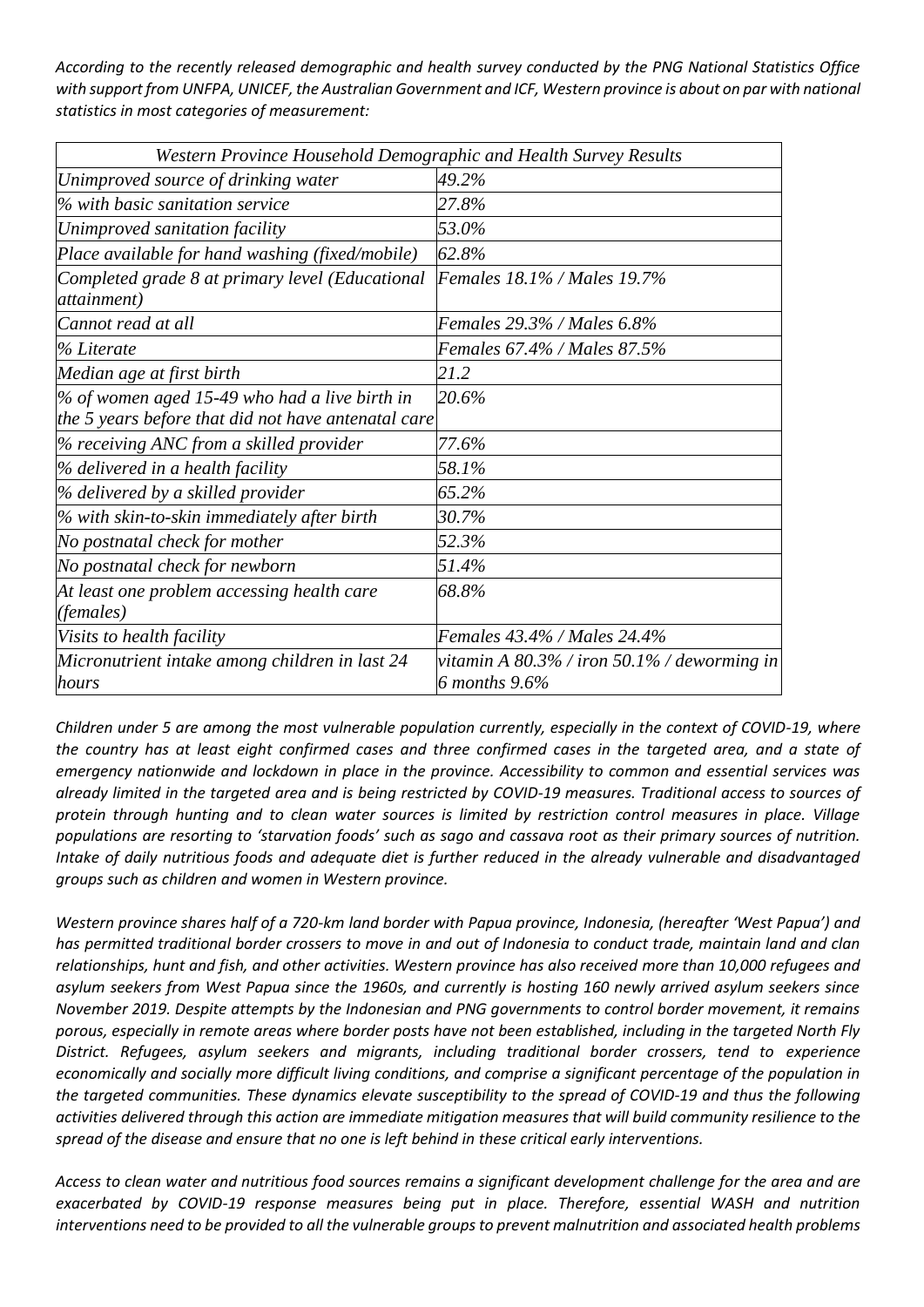*and treat existing malnutrition cases such as wasting in children under 5 which is a common problem during an emergency.*

*Maternal and newborn health especially for adolescent girls and people living with HIV and disabilities is a core component of primary health care but is often forgotten or ignored in crisis and times of emergency. Evidence also shows that women and girls are at an increased risk of sexual violence and therefore unintended pregnancies in emergencies; and Childbirth is also fraught with danger as the rate of maternal and neonatal deaths and morbidities in crisis/emergency zones almost doubles that of the world average. With the transborder crossing of West Papuans into Western province in the current COVID-19 situation, the risks of maternal and neonatal morbidities and mortalities is likely to worsen, including the risk of unintended pregnancies as financial and human resources are mainly focused on responding to the disease outbreak neglecting essential health services including MNH care. Hence, a focused, urgent and sustained investment and response is required to avert this. Maternal and newborn care requires multiple visits to health facilities and thus increases potential exposure to covid-19. Hence the reduced facility visits proposed (in the solution section above) through re-scheduling of ANCs and PNCs for longer durations and conduct of home visits* 

## **IV.** How does this collaborative programme solve the challenge? Please describe your theory of change.

*IOM, UNFPA and UNICEF will be working collaboratively with the Western provincial and North Fly district governments, the Catholic Diocese of Daru and Kiunga, which operates most of the aid posts and health clinics in the targeted area and provides other social services to the targeted populations, as well as with other partners already operating in the district, including World Vision. In addition to IOM's presence co-located in the Provincial Disaster Management Centre and the members of the humanitarian country team having recently participated in a joint response to deliver humanitarian assistance for a refugee emergency in the targeted area, the partnerships are strong and the understanding of the needs is acute.*

*The proposed interventions are naturally integrated, with WASH being a significant secondary impact to COVID-19 and its response measures, and nutrition and maternal and new-born health addressing critical needs for mothers and young children as particularly at-risk and vulnerable groups. The integrated programme specifically targets border communities with aid posts that serve surrounding villages that include significant populations of refugees, asylum seekers and migrants, including traditional border crossers. It is also presently the location of at least 3 active COVID-19 cases that were contracted by traditional border crossers.*

*The proposed solutions are identified as the most appropriate for the current vulnerable groups in Western province at this time and will be addressing SDG 2 (zero hunger) and supporting SDGs 3 (health), 5 (gender equality) and 6 (WASH). Interventions are also based on the first two pillars of ''build back better'', health first, as nutrition is an integral component of health, protection and provision of basic services, as nutrition provides a protective mechanism in the care system- a service needed by children, adolescents, women in PNG. The stated interventions are also aligned with the strategy and vision of the national government in trying to address all forms of malnutrition in PNG (recognised as a standalone goal in the National Medium-Term Development Plan 2018-2022).*

*Results will be measured through monitoring and data collection using current data and monitoring tools and platforms, which include paper based monthly nutrition reporting forms feeding into the new online data collection platform using Kobo Toolbox. Field monitoring, mentoring and on-job coaching for health workers will need to continue after initiation of the interventions in the province.* 

### *PROGRAMME THEORY OF CHANGE*

*If…*

*Nutrition, MNH and WASH service providers (duty bearers) have increased capacity to deliver integrated services according to standards at all times, and to reach more vulnerable populations with quality services, especially women of reproductive age and children, and;*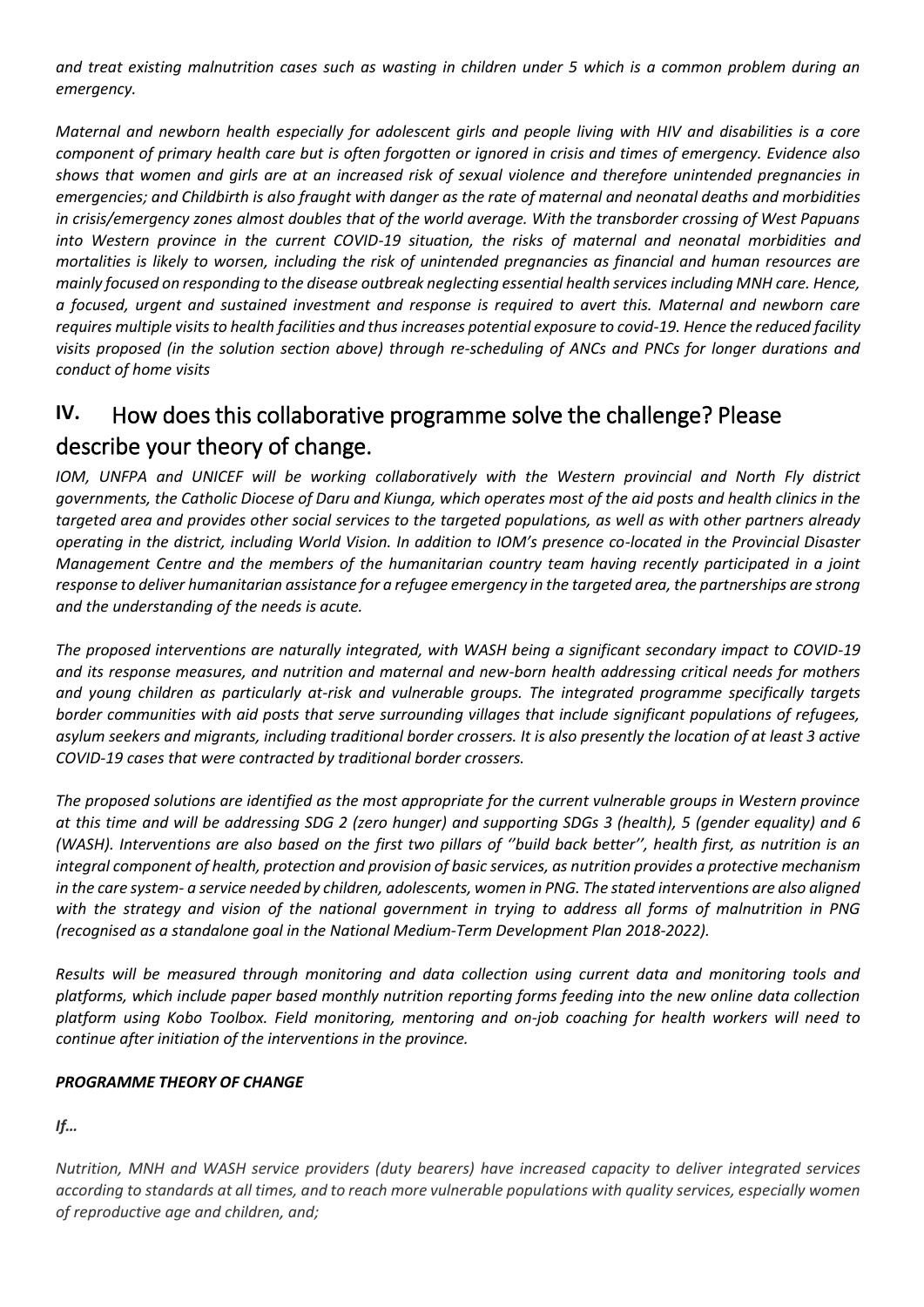*Service providers (duty bearers) and their institutions have the necessary supplies of human resources, equipment, are available through an integrated nutrition, MNH and WASH approach targeting health facility and community level, and;* 

*Communities (rights holders), especially the most vulnerable, quality services have improved knowledge and positive attitudes to services available, and;*

*Members in the vulnerable border communities (rights holders), particularly women and children, reduce their movements across the border seeking care and basic services.*

#### *Then…*

*Communities, especially the most marginalised and disadvantaged, will have increased knowledge on self-protection measures to stem the spread of communicable diseases, such as COVID-19, and equitable access to safe and sustainable drinking water services, sanitation and hygiene facilities in communities, providing special consideration to the needs of women and girls and those in vulnerable situations, and;*

*MNH and nutritional status of children and women, especially the most marginalised and disadvantaged, would improve, and;*

*Progress towards the achievement of sustainable development priorities/goals will advance, and;*

*Human suffering will be reduced in Western Province border communities that are most vulnerable/left behind and most at-risk of the COVID-19 outbreak.*

#### *Because…*

*Government, service providers and community stakeholders (duty bearers) will be able to continue to implement critical basic services in border communities, that are not covered by the national stimulus package to fund the health focused national/sub-national COVID-19 response plan and reach vulnerable border communities, specifically women and girls of reproductive age;*

*Caregivers, family members, women of reproductive age, and communities (rights holders) have improved knowledge and skills to adopt improved feeding, hygiene and maternal and newborn, care and care-seeking practices, and to demand quality services, and;*

*Communities (rights holders), especially children under five, adolescent girls and women of reproductive age, can equitably access and utilize evidence-based high-impact nutrition, MNH and WASH services, in their localities.*

### **V.** Documentation

*Attachments include the National Department of Health's Emergency Response Plan for COVID-19, the Disaster Management Team's COVID-19 Response Plan, both of which are uploaded to the WHO partner portal*

### **VI.** Target population

*Given the geographically remote and scattered populations along the country's land border with Indonesia, and the associated travel and logistics costs, a pragmatic decision was made to focus on delivering quality services to the most-at-risk border communities in the North Fly District of Western Province, which currently has at least 3 confirmed cases of COVID-19.*

*The border communities are out of reach of most government-provided services and rely primarily on the church to manage schools and deliver basic health facilities. The Catholic Diocese of Daru and Kiunga and Western Province COVID-19 Committee Chair have identified five border communities that are particularly in need of integrated interventions in WASH, nutrition and maternal and new-born health: Matkomnai, Kungim, Membok, Rumginae, Katawim. Each of these communities hosts an aid post or basic health sub-centres that serve surrounding villages.*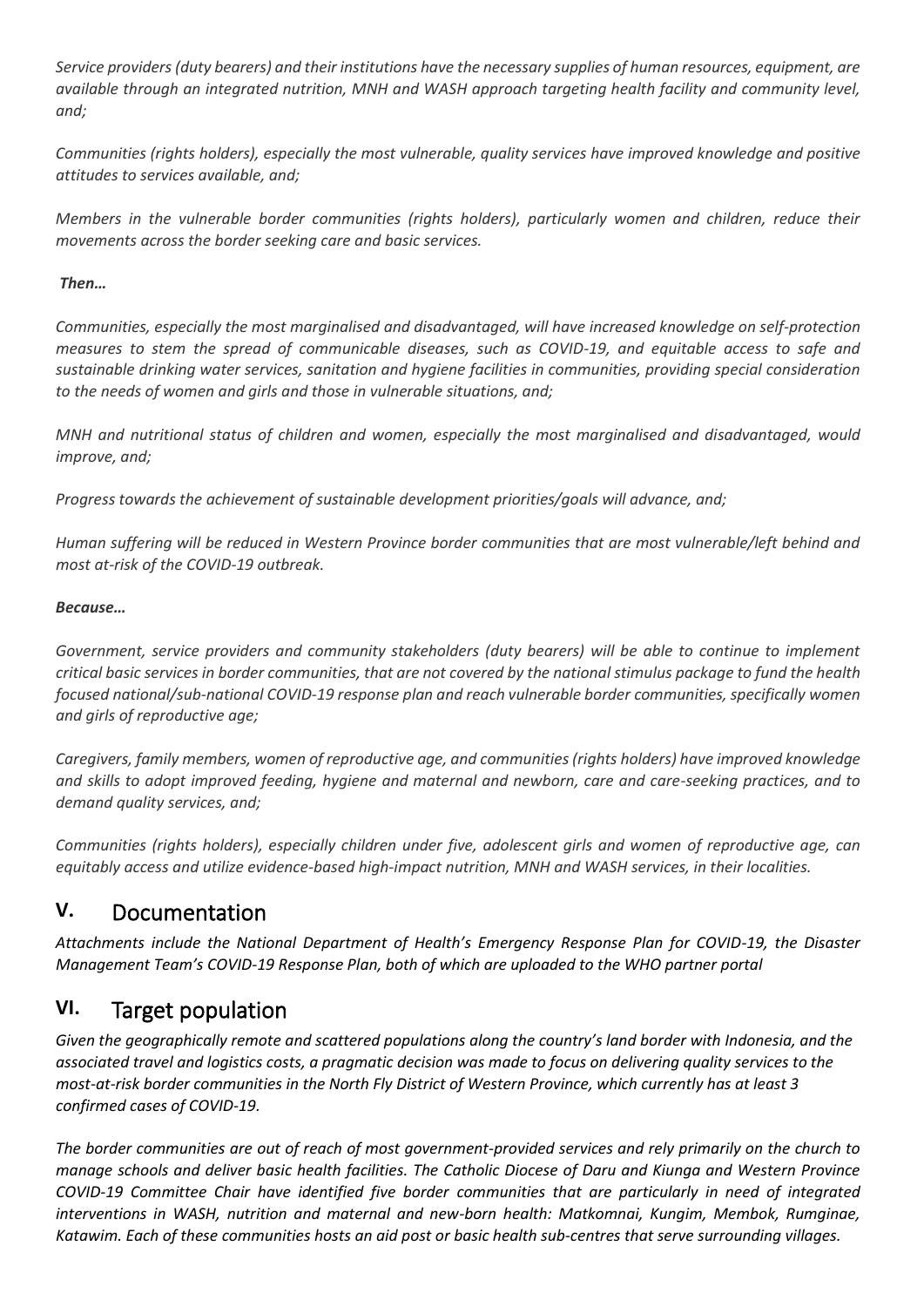- *Matkomnai Sub-Health Centre – 3,529 people from 11 villages*
- *Kungim Sub-Health Centre – 2,407 people from 8 villages*
- *Membok Sub-Health Centre – 3,460 people from 9 villages*
- *Rumginae Rural Hospital – 14,736 people from 19 villages*
- *Katawim Aid Post – 1,131 people from 1 village*

*Total – 25,263 people from 48 villages.*

*Within these target areas, WASH interventions will be undertaken in Kungim, Rumginae and Matkomnai. The potential impacts of the proposed WASH interventions include improved access to safe drinking water, improved water use management, improved health and hygiene, and, as a result, a reduction in disease outbreaks linked to limited access to clean water and decent sanitation. The targeted number of beneficiaries by intervention is as follows:*

- *Installation and/or rehabilitation of water points: 5,000 people*
- *Installation and/or rehabilitation of pit latrines: 200 Households (approximately 872 people)*
- *Distribution of soap, and water containers or buckets with lids: 1,000 households (approximately 4,800 people)*
- *Water user committees: 60 people*
- *Water points minders: 20 people*
- *Handwashing facilities: 5,000 people*
- *PHHE/RCCE awareness: 5,000 people*

*WASH Sub-total – 5,000 direct beneficiaries from 10 villages; 20,672 indirect from 38 villages in Matkomnai, Kungim and Rumginae*

*The nutrition target population includes children under 5 years, adolescents, women including pregnant and lactating women in all five targeted areas. These groups are the vulnerable groups. Adolescents (especially girls) are part of the intergenerational cycle, hence it is crucial that all these groups are considered in nutrition interventions to prevent malnutrition and related problems from repeating in the next generation.*

- *Children under 5 years: 200 people*
- *Children 6-59 months: 1,500 people*
- *Pregnant women: 1,000 people*
- *Lactating women: 1,000 people*
- *Primary caregivers: 1,500 people*
- *Community members: 6,000 people*

*Nutrition Sub-total – 11,200 people from 48 villages*

*The potential impact of the MNH interventions include pregnant and postpartum women and girls accessing quality maternal and reproductive health services to ensure safe birth; preventing birth complications and limit spread and transmission of COVID-19 especially between mother and baby pairs; protecting new-borns from facility and maternal-to-newborn COVID-19 transmission; and complications of unsafe delivery. Health care workers and health facilities providing MNH services will have strengthened capacities to provide comprehensive maternal and newborn care as well as respond to mitigate the threat of COVID-19 infection. Community members including men have the right information and knowledge to support maternal and new-born access to quality MNH care and service. The target populations in the five areas are follows:*

- *Pregnant and Postpartum women and girls: 700 people*
- *New-borns: 300 people*
- *Health care workers including Village Health Volunteers: 50 people*
- *Health facilities: 7*
- *Community members: 6,000 people*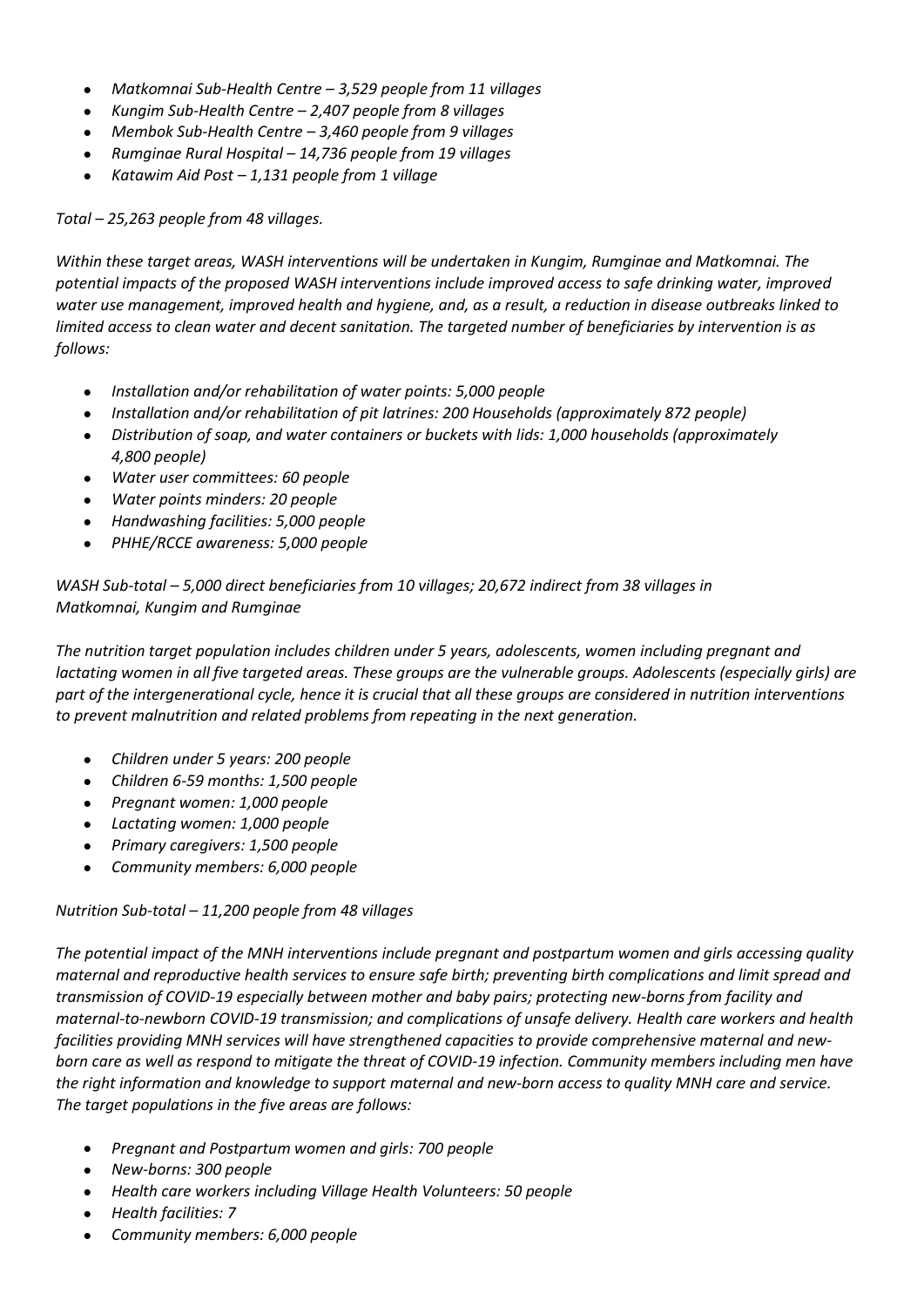### **VII.** Who will deliver this solution?

*With the financial support provided, IOM, UNFPA and UNICEF will work with the Western Provincial Government, including the Western Provincial Health Authority, the North Fly District Government, the Catholic Diocese of Daru and Kiunga, World Vision and other national and local partners. The main partner is the government, though there is limited capacity for them to deliver the necessary WASH, nutrition and MNH interventions due to financial, technical and human resource constraints and a focus on COVID-19 clinical preparedness.* 

*Since 2013, IOM, in close cooperation with the National Disaster Centre and Provincial Disaster Centres, has been supporting the government at the national, provincial and local levels to respond to complex emergencies, mitigate risk to vulnerable communities and reduce disaster-induced displacement, through strengthened capacity in disaster prevention, preparedness, response and recovery. Through its community-based planning interventions on Disaster Risk Reduction (DRR) IOM has assisted vulnerable communities reduce exposure to natural hazards, build resilience and awareness on disaster vulnerability and the capacity to implement mitigation and response measures across 16 provinces of PNG, including Western Province where it has an established field presence. Through such programming IOM has implemented a range of WASH interventions to 66 wards in 11 provinces drawing on IOM's global experience in responding to WASH needs of vulnerable populations [\(https://www.iom.int/WASH\)](https://www.iom.int/WASH)*

*Working closely with the Western Provincial Disaster Centre (PDC) and District Disaster Office, church and NGO partners, IOM will mobilize its WASH experts to support existing staff on the ground deliver stated WASH interventions to targeted communities working in partnership with the communities themselves (traditional leadership, women, children, youth, people living with disabilities, migrant groups, et al), National Disaster Centre, National Department of Health, Provincial, District and Local Government, Department of Community Development, Youth and Religion, and Department of Lands. Other key stakeholders include Donors, UN country team, Churches, NGOs, CSOs. Monitoring and oversight will be facilitated by the IOM head office in Port Moresby in close coordination with IOM field-based staff. Protection and gender considerations will be mainstreaming in all interventions.*

*Since 1996, UNFPA has been working in Papua New Guinea to achieve universal access to sexual reproductive health, realize reproductive rights, reduce maternal and neonatal mortality and reduce the unmet need for family planning in order to improve the lives of women, adolescents and youths. Building on the UNFPA comparative advantage, with access to global experience and international best practices, a broad spectrum of advisory, normative and operational capacities will be utilized to support the implementation of the project priorities. The maternal and newborn health interventions will be primarily implemented in the identified communities through the Catholic Health Services and Evangelical Church of PNG who have been providing essential services in most of the rural hospitals and AID posts in Western Province. This will be implemented in collaboration with the Western Highlands Provincial Health Authority and North Fly District Administration. Monitoring will be conducted through monthly data gathering at the community and facility levels and mobile phones and other innovative mechanisms will be adopted where possible to reinforce routine data gathering systems. From the country head office, one UNFPA program officer will ensure direct supervision and monitoring of the project while the Technical Specialist FP/MH/RHCS will ensure overall coordination and supervision of the project.*

*Training will be required to deliver nutrition interventions along with provision of materials and supplies. The training and support will enable sustainable nutrition interventions and UNICEF has two Nutrition Officer staff available to support in Infant and Young Child Feeding and in Integrated Management of Acute Malnutrition programmes. UNICEF's nutrition programme has existing capacity and tools to track activities and measure results- these include use of manual reporting to feed into a database using Kobo Toolbox to monitor progress and improve programme implementation. The interventions will identify and reduce malnutrition in children under five and treat severe and acute malnutrition reducing stunting and wasting prevalence. Pregnant and lactating women will receive IYCF counselling to improve nutrition practice and children aged 6-59 months will receive vitamin A supplementation and micronutrient powder for the reduction of morbidity and mortality as per WHO's guidance. Given the current circumstances, it may not be possible for UNICEF's nutrition team to travel to implementation sites however alternative*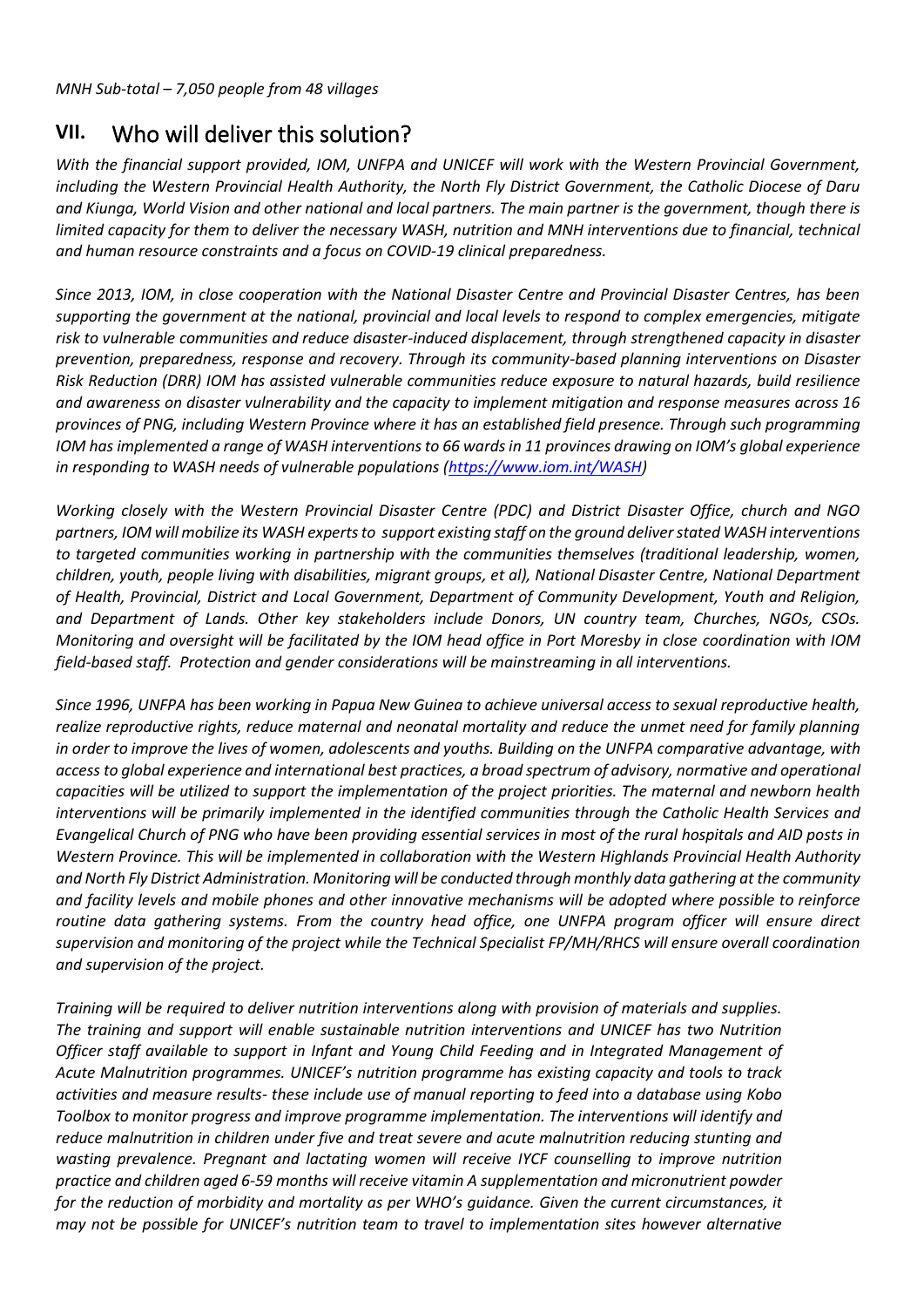*arrangements and mitigation measures are planned for such an eventuality. These include working with partners such as the Western Provincial Health Authority, North Fly District Health Authority, the Catholic Diocese Health Services and other Church groups identifying on the ground health workers who have been trained in nutrition practices and can deliver IYCF to the targeted communities. Alternatively, should the capacity at local level be insufficient to reach targeted communities, UNICEF and partners will work to coordinate remote training of health workers developing capacity and enabling them to deliver IYCF.*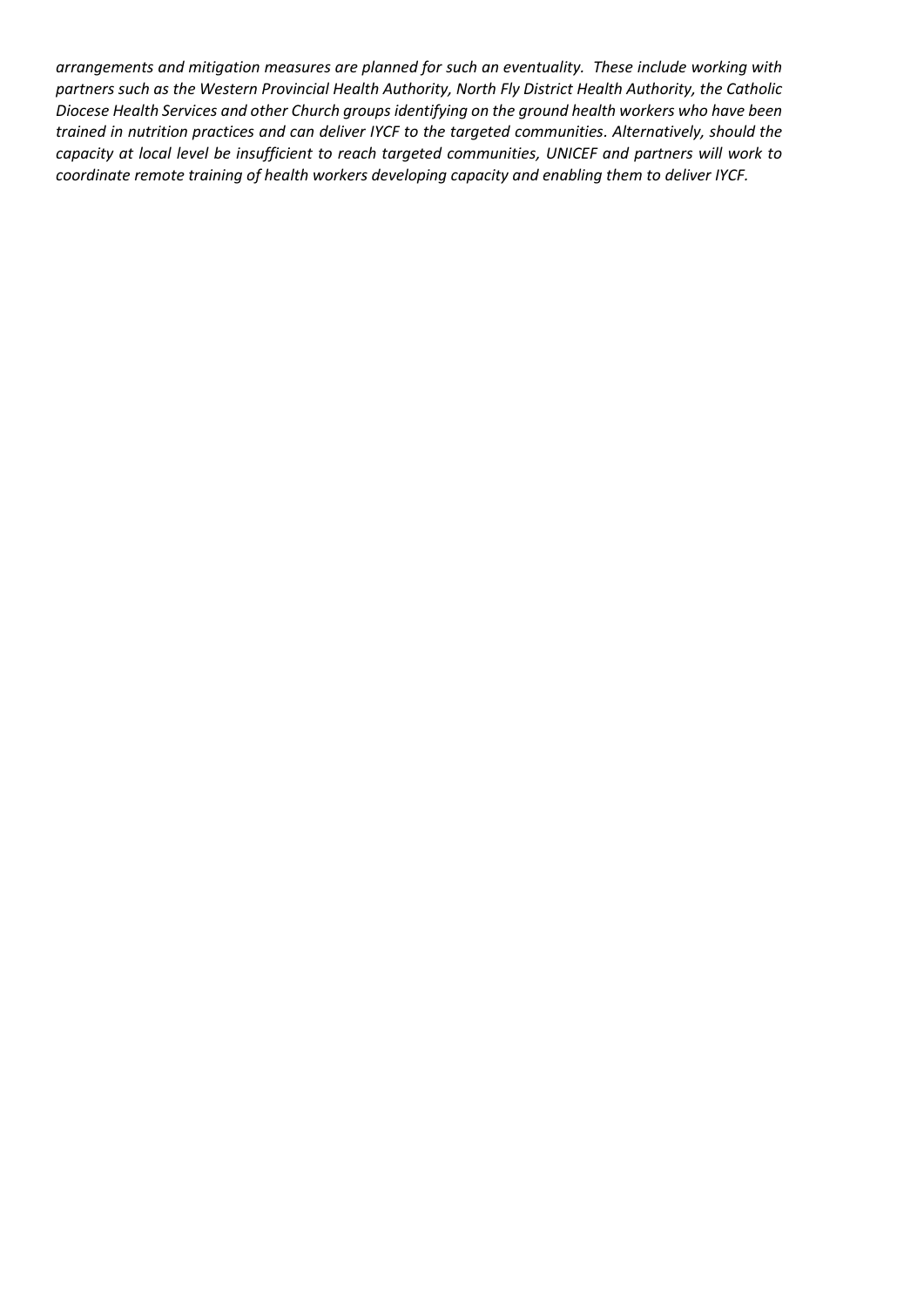Cover Page

| <b>Contacts</b>                      | <b>Resident Coordinator or Focal Point in his/her Office</b>                                                         |               |               |                                                                                                                                                   |  |  |  |
|--------------------------------------|----------------------------------------------------------------------------------------------------------------------|---------------|---------------|---------------------------------------------------------------------------------------------------------------------------------------------------|--|--|--|
|                                      |                                                                                                                      |               |               |                                                                                                                                                   |  |  |  |
|                                      | Email: Gianluca.rampolla@one.un.org                                                                                  |               |               |                                                                                                                                                   |  |  |  |
|                                      | <b>Position: Resident Coordinator</b>                                                                                |               |               |                                                                                                                                                   |  |  |  |
|                                      | <b>Other Email:</b>                                                                                                  |               |               |                                                                                                                                                   |  |  |  |
|                                      | Telephone: +675 321 2877                                                                                             |               |               |                                                                                                                                                   |  |  |  |
|                                      | <b>Skype:</b>                                                                                                        |               |               |                                                                                                                                                   |  |  |  |
| <b>Description</b>                   | address secondary impacts of COVID-19 response on vulnerable                                                         |               |               | Integrating WASH, Nutrition, Maternal and Newborn Health solutions to                                                                             |  |  |  |
|                                      |                                                                                                                      |               |               | populations, especially newborns, children, adolescents and mothers who<br>include refugees, asylum-seekers, or migrants in high-risk border area |  |  |  |
|                                      |                                                                                                                      |               |               | communities with Indonesia, linking with SDGs on poverty, hunger, good                                                                            |  |  |  |
|                                      | health, gender equality, clean water and partnerships                                                                |               |               |                                                                                                                                                   |  |  |  |
|                                      | Universal Markers Gender Marker: (bold the selected; pls select one only)                                            |               |               |                                                                                                                                                   |  |  |  |
|                                      |                                                                                                                      |               |               | a) Have gender equality and/or the empowerment of women and girls as the                                                                          |  |  |  |
|                                      | primary or principal objective.                                                                                      |               |               |                                                                                                                                                   |  |  |  |
|                                      |                                                                                                                      |               |               | b) Make a significant contribution to gender equality and/or the                                                                                  |  |  |  |
|                                      | empowerment of women and girls;                                                                                      |               |               |                                                                                                                                                   |  |  |  |
|                                      |                                                                                                                      |               |               | c) Make a limited contribution or no contribution to gender equality and/or                                                                       |  |  |  |
|                                      | the empowerment of women and girls.                                                                                  |               |               |                                                                                                                                                   |  |  |  |
| <b>Fund Specific</b>                 |                                                                                                                      |               |               | <b>Human Rights Based Approach to COVID19 Response</b> (bold the                                                                                  |  |  |  |
| <b>Markers</b>                       | selected): Yes/No                                                                                                    |               |               |                                                                                                                                                   |  |  |  |
|                                      | Considered OHCHR guidance in proposal development <b>UN OHCHR</b><br><b>COVID19 Guidance</b>                         |               |               |                                                                                                                                                   |  |  |  |
|                                      | <b>Fund Windows</b> (bold the selected; pls select one only)                                                         |               |               |                                                                                                                                                   |  |  |  |
|                                      |                                                                                                                      |               |               | <b>Window 1: Enable Governments and Communities to Tackle the</b>                                                                                 |  |  |  |
|                                      | Emergency                                                                                                            |               |               |                                                                                                                                                   |  |  |  |
|                                      | Window 2: Reduce Social Impact and Promote Economic Response                                                         |               |               |                                                                                                                                                   |  |  |  |
| Geographical<br><b>Scope</b>         | <b>Regions: Western Province (North Fly District)</b><br><b>Country: Papua New Guinea</b>                            |               |               |                                                                                                                                                   |  |  |  |
| <b>Recipient UN</b><br>Organizations | <b>IOM, UNFPA and UNICEF</b>                                                                                         |               |               |                                                                                                                                                   |  |  |  |
| Implementing<br><b>Partners</b>      | Western Provincial Government, Western Provincial Health<br>and Kiunga, World Vision, National Department of Health, |               |               | <b>Authority, North Fly District Government, Catholic Diocese of Daru</b>                                                                         |  |  |  |
| <b>Programme</b> and                 |                                                                                                                      |               |               |                                                                                                                                                   |  |  |  |
| <b>Project Cost</b>                  | <b>Budget</b>                                                                                                        | <b>Agency</b> | <b>Amount</b> | <b>Comments</b>                                                                                                                                   |  |  |  |
|                                      | <b>Budget Requested</b>                                                                                              | <b>IOM</b>    | \$333,000     |                                                                                                                                                   |  |  |  |
|                                      |                                                                                                                      | <b>UNFPA</b>  | \$332,480     |                                                                                                                                                   |  |  |  |
|                                      |                                                                                                                      | <b>UNICEF</b> | \$330,113     |                                                                                                                                                   |  |  |  |
|                                      |                                                                                                                      |               |               |                                                                                                                                                   |  |  |  |
|                                      | <b>In-kind</b>                                                                                                       |               |               |                                                                                                                                                   |  |  |  |
|                                      | <b>Contributions</b>                                                                                                 |               |               |                                                                                                                                                   |  |  |  |
|                                      | <b>Total</b>                                                                                                         |               | \$995,593     |                                                                                                                                                   |  |  |  |
| <b>Comments</b>                      |                                                                                                                      |               |               |                                                                                                                                                   |  |  |  |
| Programme<br><b>Duration</b>         | <b>Start Date: 1 June 2020</b>                                                                                       |               |               |                                                                                                                                                   |  |  |  |
|                                      | <b>Duration (In months): 7</b>                                                                                       |               |               |                                                                                                                                                   |  |  |  |
|                                      | <b>End Date: 31 December 2020</b>                                                                                    |               |               |                                                                                                                                                   |  |  |  |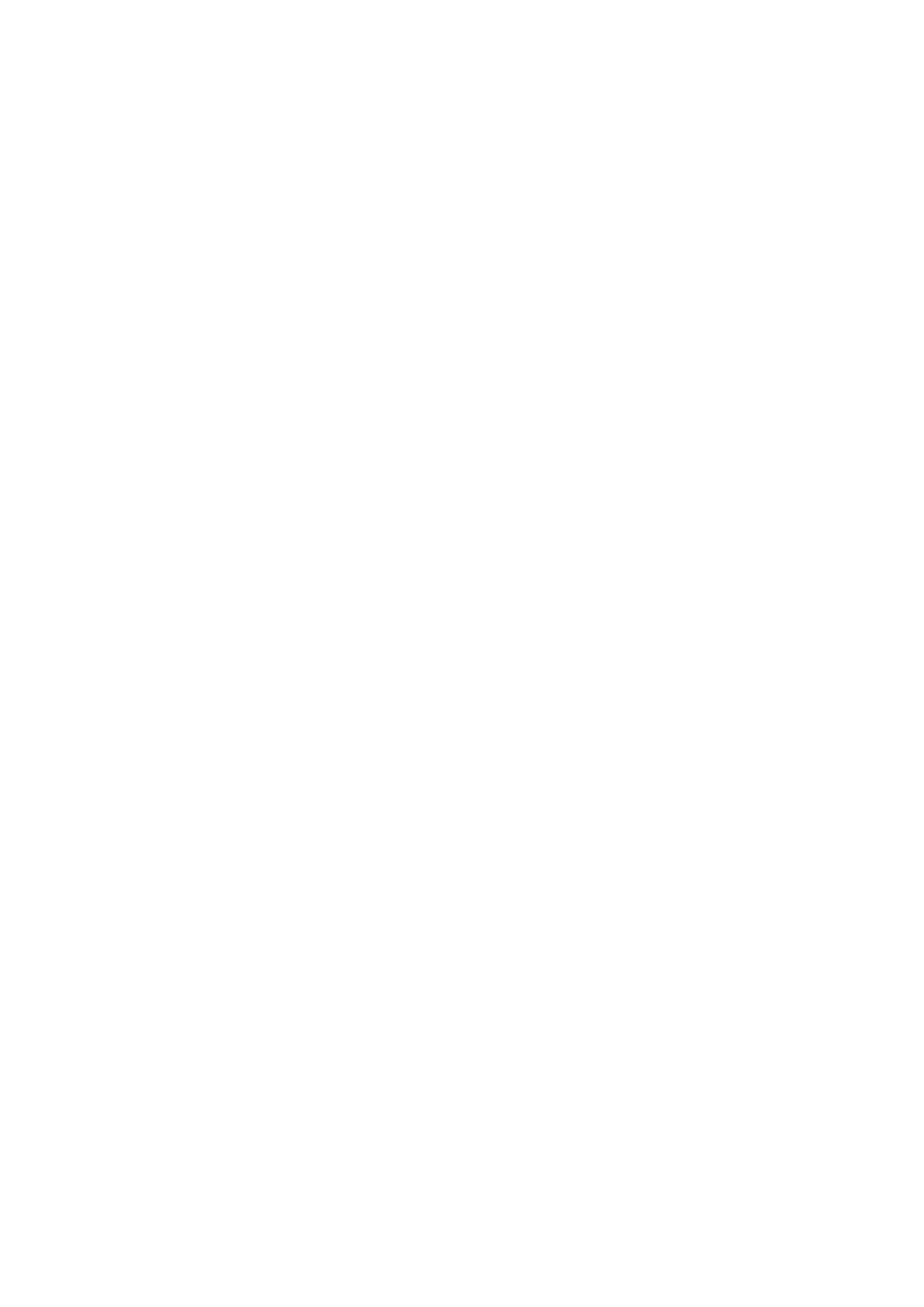## **Results Framework**

| 1:<br><b>Outcom</b>              | Window Western Province Border communities that are most vulnerable/left<br>behind and at-risk of the COVID-19 outbreak in PNG continue to<br>Proposa have to access critical, life-saving services to ensure progress towards<br>the achievement of sustainable development priorities/goals remains<br>on track                                                                                                                                                                                                                                                                                                                                                                                                          |                       | <b>Outcome</b><br><b>Total Budget</b><br><b>USD</b><br>991,848.00<br><b>USD</b> |                                                                                                           |                           |
|----------------------------------|----------------------------------------------------------------------------------------------------------------------------------------------------------------------------------------------------------------------------------------------------------------------------------------------------------------------------------------------------------------------------------------------------------------------------------------------------------------------------------------------------------------------------------------------------------------------------------------------------------------------------------------------------------------------------------------------------------------------------|-----------------------|---------------------------------------------------------------------------------|-----------------------------------------------------------------------------------------------------------|---------------------------|
|                                  |                                                                                                                                                                                                                                                                                                                                                                                                                                                                                                                                                                                                                                                                                                                            | e                     |                                                                                 | <b>Baselin</b> Target Means of<br>verification                                                            | <b>Responsible</b><br>Org |
| <b>Outcom</b><br>rs              | 1.1a<br>Number of children aged 6-59 months<br><b>Indicato</b> with severe acute malnutrition who were<br>admitted for treatment and cured (SDG<br>Target 2.2)                                                                                                                                                                                                                                                                                                                                                                                                                                                                                                                                                             | <b>TBD</b>            | 150                                                                             | Monthly<br><b>Nutrition</b><br>Report (paper<br>based and<br>Kobo Toolbox)                                | <b>UNICEF</b>             |
|                                  | 1.1b<br>Proportion of births delivered in a<br>health facility (SDG Target 3.1)                                                                                                                                                                                                                                                                                                                                                                                                                                                                                                                                                                                                                                            | 58%<br>(DHS)<br>2018) | 62%                                                                             | <b>Health</b> facility<br>delivery<br>reports; post<br>assistance<br>monitoring<br>survey                 | <b>UNFPA</b>              |
|                                  | 1.1c<br>Number of people from vulnerable<br>communities who have improved access<br>to, and are utilizing, safe drinking water<br>sources and sanitation facilities (SDG<br>Target 6.2)                                                                                                                                                                                                                                                                                                                                                                                                                                                                                                                                    | $\overline{0}$        | 5,000                                                                           | Field activity<br>reports, field<br>monitoring<br>reports, and<br>post assistance<br>monitoring<br>survey | <b>IOM</b>                |
| Proposa  1.1.1<br><b>Outputs</b> | Government, service providers and community stakeholders continue to implement<br>critical basic WASH, nutrition and MNH services according to standards at all times in<br>border communities, that are not covered by the national/sub-national COVID-19<br>response and reach vulnerable and disadvantaged border communities, specifically<br>women and girls of reproductive age (duty bearers)<br>1.2.1<br>Caregivers, family members, women of reproductive age, and communities have<br>improved knowledge of improved feeding/nutrition, WASH, and maternal and newborn<br>caring practices and to seek quality services, especially in groups that are the most<br>vulnerable and disadvantaged (rights holders) |                       |                                                                                 |                                                                                                           |                           |
| <i>Indicato</i><br>rs            | <b>Proposa</b>   $1.1.1a$ (Duty Bearers)<br><b><i>l</i></b> Output Number of children aged 6-59 months<br>who received:<br>Vitamin A supplements<br>(a)<br>(b) Multiple Micronutrient Powder                                                                                                                                                                                                                                                                                                                                                                                                                                                                                                                               | U<br>$\theta$         | 1,500<br>1,500                                                                  | Monthly<br><b>Nutrition</b><br>Report                                                                     | <b>UNICEF</b>             |
|                                  | 1.1.1b (Duty Bearers)<br>Number of pregnant and postpartum<br>women who received antenatal and<br>postnatal care at health facilities and<br>through home visits                                                                                                                                                                                                                                                                                                                                                                                                                                                                                                                                                           | $\theta$              | 700                                                                             | <b>Health facility</b><br>and home visit<br>reports                                                       | <b>UNFPA</b>              |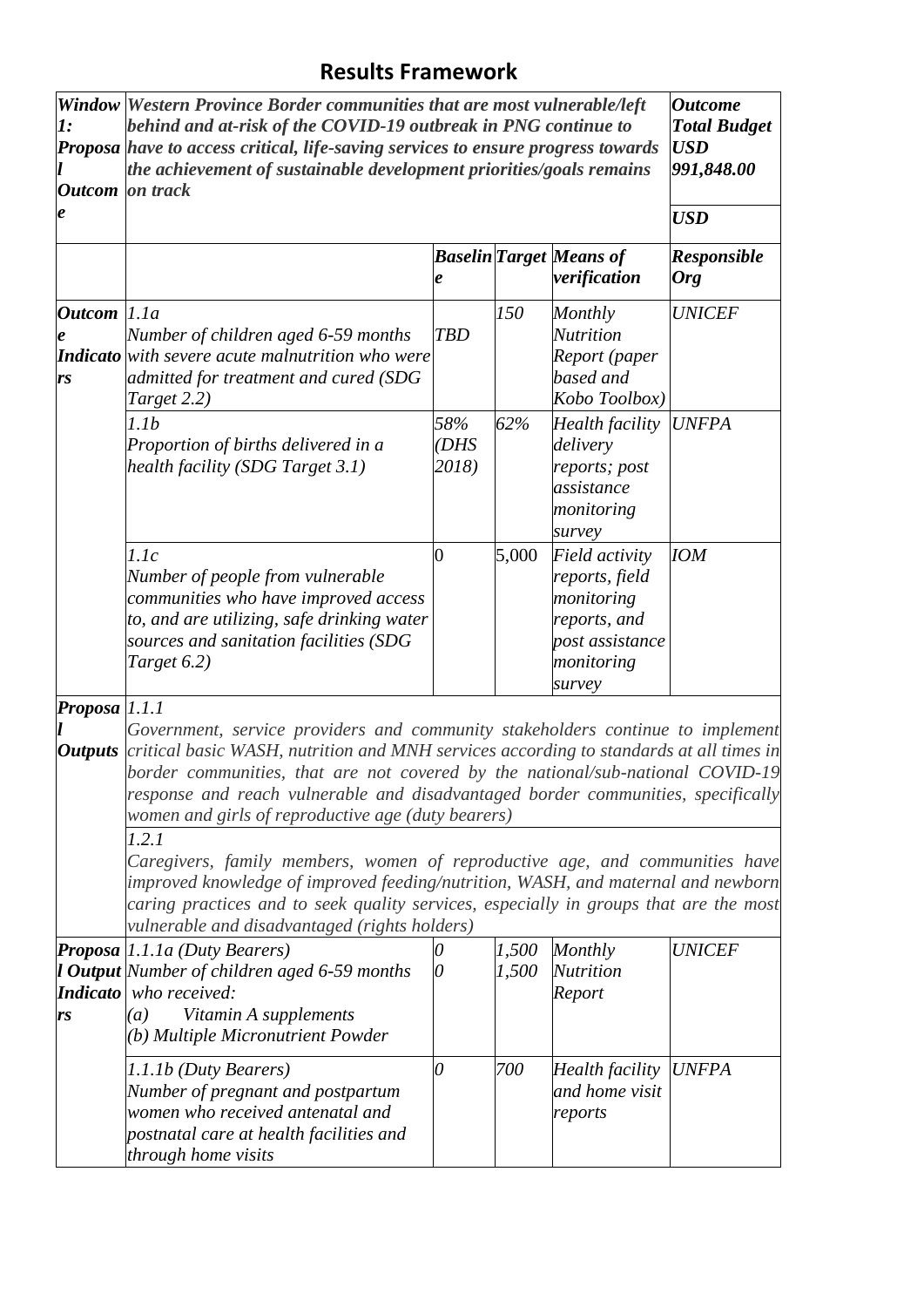| 1.1.1c (Duty Bearers)<br>Number of Healthcare providers whose<br>capacities are built to provide quality<br>Maternity and neonatal care with<br>adequate IPC measures         | 0        | 50    | Training and<br>monitoring<br>reports                                                          | <b>UNFPA</b>  |
|-------------------------------------------------------------------------------------------------------------------------------------------------------------------------------|----------|-------|------------------------------------------------------------------------------------------------|---------------|
| 1.1.1d (Duty Bearers)<br>Emergency transport system established<br>for prompt transport of pregnant,<br>postpartum women and newborn for<br>advanced care                     | $N_{O}$  | Yes   | Project report                                                                                 | <b>UNFPA</b>  |
| 1.1.1e (Duty Bearers)<br>Number of people with increased access<br>to installed and/or rehabilitated water<br>points                                                          | $\theta$ | 5,000 | Field activity<br>reports and<br>field<br>monitoring<br>reports                                | <b>IOM</b>    |
| $1.1.$ If (Duty Bearers)<br>Number of households with increased<br>access to installed and/or rehabilitated<br>pit latrines                                                   | 0        | 200   | Field activity<br>reports and<br>field<br>monitoring<br>reports                                | <b>IOM</b>    |
| $1.1.1g$ (Duty Bearers)<br>Number of water point minders to<br>ensure quality and functioning is<br>maintained                                                                | $\theta$ | 20    | Field activity<br>reports and<br>field<br>monitoring<br>reports                                | <b>IOM</b>    |
| 1.2.1a (Rights Holders)<br>Number of primary caregivers of<br>children aged 0-23 months who received<br><b>IYCF</b> counselling through facilities and<br>community platforms | 0        | 1,500 | Monthly<br><b>Nutrition</b><br>Report (paper<br>based and<br>Kobo Toolbox)                     | <b>UNICEF</b> |
| 1.2.1b (Rights Holders)<br>Number of children aged 6-59 months<br>with severe acute malnutrition who are<br>admitted for treatment                                            | 0        | 200   | Monthly<br><b>Nutrition</b><br>Report (paper<br>based and<br>Kobo Toolbox)                     | <b>UNICEF</b> |
| 1.2.1c (Rights Holders)<br>Number of pregnant and lactating<br>women receiving nutrition education<br>including infant and young child feeding<br>practices                   | 0        | 2,000 | Monthly<br><b>Nutrition</b><br>Report (paper<br>based and<br>Kobo Toolbox)                     | <b>UNICEF</b> |
| 1.2.1e (Rights Holders)<br>Number of community members<br>provided with information on<br>pregnancy, delivery and COVID-19<br>infection prevention                            | $\theta$ | 6,000 | Programme<br>reports                                                                           | <b>UNFPA</b>  |
| $1.2.$ If (Rights Holders)<br>Number of people reached with<br><b>PHHE/RCCE Awareness</b>                                                                                     | 0        | 5,000 | Field activity<br>reports, field<br>monitoring<br>reports, and<br>awareness<br>raising reports | IOM           |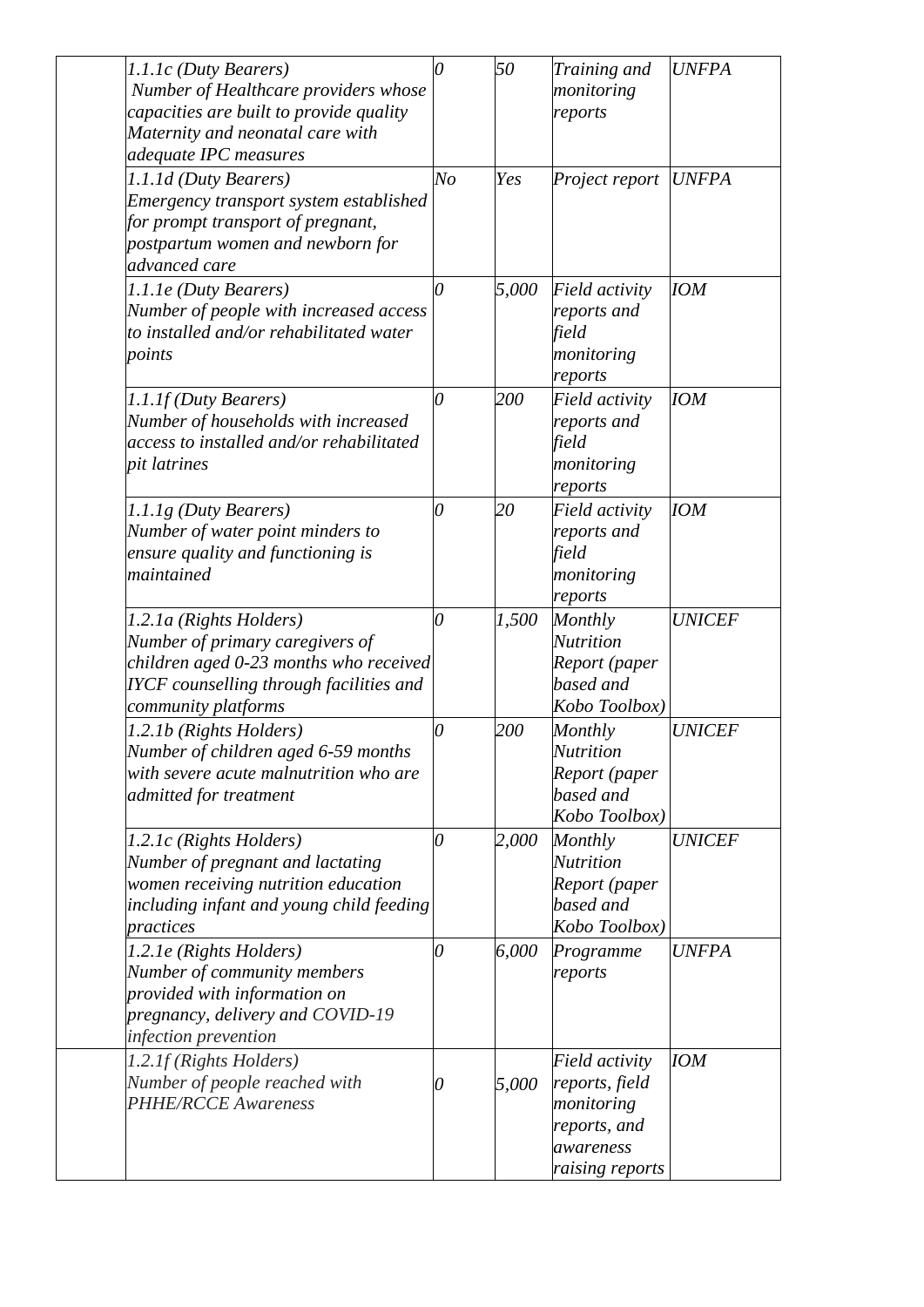| $1.2.1g$ (Rights Holders)<br>Number of community members<br>participating in functioning water user<br>committees (gender parity)          | 60    | <b>Field activity</b><br>reports, field<br>monitoring<br>reports,<br>training<br>reports | <b>IOM</b> |
|--------------------------------------------------------------------------------------------------------------------------------------------|-------|------------------------------------------------------------------------------------------|------------|
| 1.2.1h (Rights Holders)<br>Number of households receiving WASH $ 0\rangle$<br>supplies (soap and water containers or<br>budgets with lids) | 1,000 | <b>Field activity</b><br>reports and<br>field<br>monitoring<br>reports                   | <b>IOM</b> |

# SDG Targets and Indicators

### **Please consult Annex: [SDG List](#page--1-0)**

### **Please select no more than three Goals and five SDG targets relevant to your programme.**  *(selections may be bolded)*

|                       | Sustainable Development Goals (SDGs) [select max 3 goals]                                                                                                                                                                                                                                                                                                                      |   |                                                                                                          |                                           |  |  |
|-----------------------|--------------------------------------------------------------------------------------------------------------------------------------------------------------------------------------------------------------------------------------------------------------------------------------------------------------------------------------------------------------------------------|---|----------------------------------------------------------------------------------------------------------|-------------------------------------------|--|--|
| X                     | SDG 1 (No poverty)                                                                                                                                                                                                                                                                                                                                                             |   | SDG 9 (Industry, Innovation and Infrastructure)                                                          |                                           |  |  |
| X                     | SDG 2 (Zero hunger)                                                                                                                                                                                                                                                                                                                                                            |   | $\Box$ SDG 10 (Reduced Inequalities)                                                                     |                                           |  |  |
| X                     | SDG 3 (Good health & well-being) $\Box$                                                                                                                                                                                                                                                                                                                                        |   | SDG 11 (Sustainable Cities & Communities)                                                                |                                           |  |  |
| $\Box$                | SDG 4 (Quality education)                                                                                                                                                                                                                                                                                                                                                      |   | SDG 12 (Responsible Consumption & Production)                                                            |                                           |  |  |
| $\rm X$               | SDG 5 (Gender equality)                                                                                                                                                                                                                                                                                                                                                        | П | SDG 13 (Climate action)                                                                                  |                                           |  |  |
| X                     | SDG 6 (Clean water and<br>sanitation)                                                                                                                                                                                                                                                                                                                                          |   | SDG 14 (Life below water)                                                                                |                                           |  |  |
| $\Box$                | SDG 7 (Sustainable energy)                                                                                                                                                                                                                                                                                                                                                     |   | $\Box$ SDG 15 (Life on land)                                                                             |                                           |  |  |
| $\Box$                | SDG 8 (Decent work & Economic<br>Growth)                                                                                                                                                                                                                                                                                                                                       | П | SDG 16 (Peace, justice & strong institutions)                                                            |                                           |  |  |
| $\overline{\text{X}}$ | SDG 17 (Partnerships for the<br>Goals)                                                                                                                                                                                                                                                                                                                                         |   |                                                                                                          |                                           |  |  |
|                       | <b>Relevant SDG Targets and Indicators</b>                                                                                                                                                                                                                                                                                                                                     |   |                                                                                                          |                                           |  |  |
|                       |                                                                                                                                                                                                                                                                                                                                                                                |   | [Depending on the selected SDG please indicate the relevant target and indicators.]                      |                                           |  |  |
|                       | <b>Target</b>                                                                                                                                                                                                                                                                                                                                                                  |   | <b>Indicator # and Description</b>                                                                       | <b>Estimated</b><br>% Budget<br>allocated |  |  |
|                       | TARGET 1.4: By 2030, ensure that all<br>men and women, in particular the poor<br>and the vulnerable, have equal rights to<br>economic resources, as well as access<br>to basic services, ownership and<br>control over land and other forms of<br>property, inheritance, natural resources,<br>appropriate new technology and<br>financial services, including<br>microfinance |   | <b>INDICATOR 1.4.1 Proportion of</b><br>population living in households with<br>access to basic services |                                           |  |  |
|                       | TARGET 2.2: By 2030, end all forms<br>of malnutrition, including achieving, by malnutrition                                                                                                                                                                                                                                                                                    |   | <b>INDICATOR 2.2.2 Prevalence of</b>                                                                     |                                           |  |  |
|                       |                                                                                                                                                                                                                                                                                                                                                                                |   |                                                                                                          |                                           |  |  |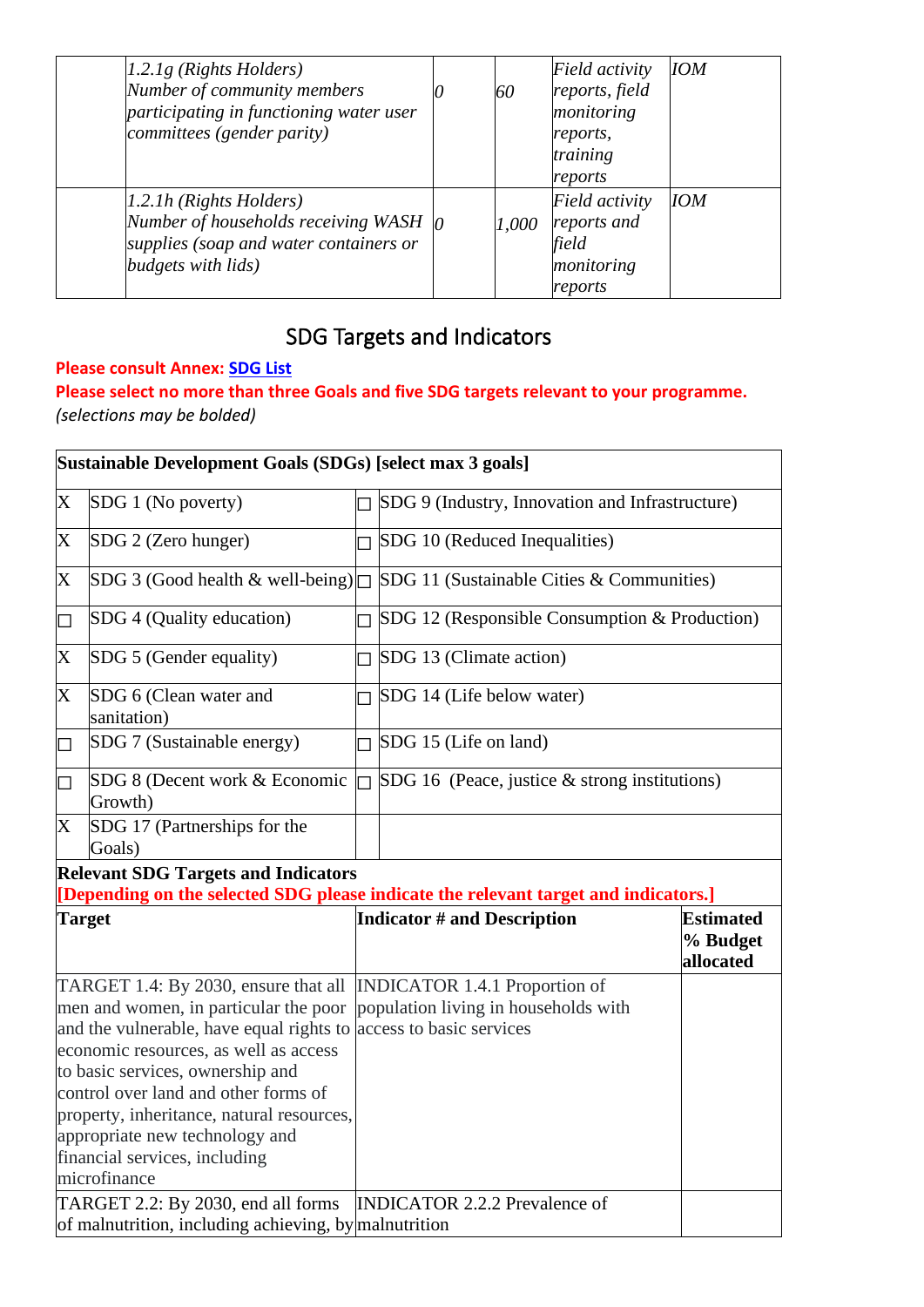| 2025, the internationally agreed targets |                                             |  |
|------------------------------------------|---------------------------------------------|--|
| on stunting and wasting in children      |                                             |  |
| under 5 years of age, and address the    |                                             |  |
| nutritional needs of adolescent girls,   |                                             |  |
| pregnant and lactating women and         |                                             |  |
| older persons                            |                                             |  |
| TARGET 3.1: By 2030, reduce the          | <b>INDICATOR 3.1.2 Proportion of births</b> |  |
| global maternal mortality ratio to less  | attended by skilled health personnel        |  |
| than 70 per 100,000 live births          |                                             |  |
| TARGET 3.2: By 2030, end                 | <b>INDICATOR 3.2.1 Under-five mortality</b> |  |
| preventable deaths of newborns and       | rate                                        |  |
| children under 5 years of age, with all  |                                             |  |
| countries aiming to reduce neonatal      |                                             |  |
| mortality to at least as low as 12 per   |                                             |  |
| 1,000 live births and under-5 mortality  |                                             |  |
| to at least as low as 25 per 1,000 live  |                                             |  |
| births                                   |                                             |  |
| Target 5.6: Ensure universal access to   | <b>INDICATOR 5.6.1 Proportion of women</b>  |  |
| sexual and reproductive health and       | aged 15-49 years who make their own         |  |
| reproductive rights as agreed in         | informed decisions regarding sexual         |  |
| accordance with the Programme of         | relations, contraceptive use and            |  |
| Action of the International Conference   | reproductive health care                    |  |
| on Population and Development and        |                                             |  |
| the Beijing Platform for Action and the  |                                             |  |
| outcome documents of their review        |                                             |  |
| conferences                              |                                             |  |
| TARGET 6.1: By 2030, achieve             | <b>INDICATOR 6.1.1 Proportion of</b>        |  |
| universal and equitable access to safe   | population using safely managed drinking    |  |
| and affordable drinking water for all    | water services                              |  |
| TARGET 6.2: By 2030, achieve access      | <b>INDICATOR 6.2.1 Proportion of</b>        |  |
| to adequate and equitable sanitation     | population using (a) safely managed         |  |
| and hygiene for all and end open         | sanitation services and (b) a hand-washing  |  |
| defecation, paying special attention to  | facility with soap and water                |  |
| the needs of women and girls and those   |                                             |  |
| in vulnerable situations                 |                                             |  |
| TARGET: 17.17 Encourage and              | No global indicator set                     |  |
| promote effective public, public-private |                                             |  |
| and civil society partnerships, building |                                             |  |
| on the experience and resourcing         |                                             |  |
| strategies of partnerships               |                                             |  |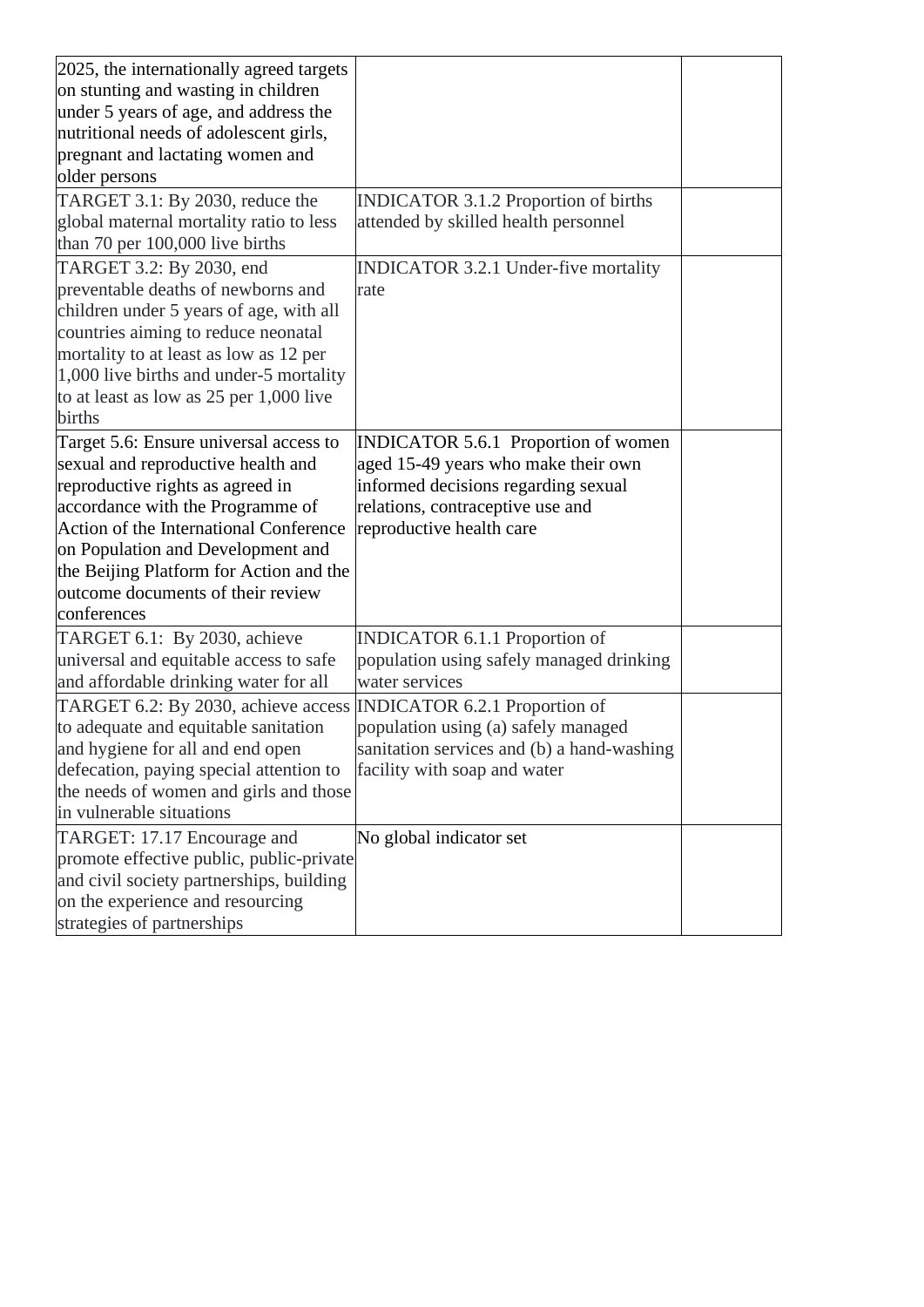### **What risks and challenges will complicate this solution, and how they will be managed and overcome?**

*(COVID19 has created an unprecedented and fast changing development context. Accepting this volatile situation, please identify up to three risk to the success of the proposal based on best available analysis to the UN)* **Please enter no more than 3.**

| <b>Event</b>                                                                                                                               | Categori                                                                                                 | <b>Level</b>                                                   | <b>Likelihoo</b> Impact                                                                                                                            |                                                                       | <b>Mitigating Measures</b>                                                                                                                                                                                                                                                                 | <b>Risk</b>                      |
|--------------------------------------------------------------------------------------------------------------------------------------------|----------------------------------------------------------------------------------------------------------|----------------------------------------------------------------|----------------------------------------------------------------------------------------------------------------------------------------------------|-----------------------------------------------------------------------|--------------------------------------------------------------------------------------------------------------------------------------------------------------------------------------------------------------------------------------------------------------------------------------------|----------------------------------|
|                                                                                                                                            | es<br>Financial<br>Operational<br>Organizatio<br>nal<br>Political<br>(regulatory<br>and/or<br>strategic) | $3 - \mathrm{Very}$<br>High<br>$2 - Medium$<br>High<br>1 - Low | d<br>$6 - Expected$<br>$5 -$ Highly<br>Likely<br>$4 - Likely$<br>3 - Moderate<br>$2 - Low$<br>Likelihood<br>1- Not Likely<br>0 – Not<br>Applicable | $5 -$ Extreme<br>$4 - Major$<br>Moderate<br>2 – Minor<br>Insignifican | (List the specific mitigation<br>measures)                                                                                                                                                                                                                                                 | Owner                            |
| Risk1<br>Limited<br>Capacity of<br>implementing<br>partners in<br>remote areas                                                             | Operatio 2<br>nal                                                                                        |                                                                | 4                                                                                                                                                  | 3                                                                     | Delays or access<br>restrictions caused by<br>natural disaster events or<br>logistic failures are the<br>most likely. The former is<br>unavoidable, but the latter<br>can be addressed with<br>clear planning for<br>logistical requirements and<br>mitigating common causes<br>for delays | Participati<br>ng UN<br>Agencies |
| Risk 2<br>Delays in<br>National/Sub-<br>national funding<br>flows to Western<br>Province                                                   | Financia 3                                                                                               |                                                                | 5                                                                                                                                                  | $\overline{4}$                                                        | Work with IFIs and DPs to Governmen<br>ensure their funding is<br>available and disbursed in<br>a timely manner; work with<br>national government<br>partners to mitigate<br>bureaucratic delays in<br>releasing funds                                                                     |                                  |
| Risk 3<br>Interventions to<br>benefit<br>vulnerable<br>groups may be<br>delayed by the<br>overseeing<br>national<br>government<br>agencies | Political 2                                                                                              |                                                                | 4                                                                                                                                                  | 2                                                                     | As much as possible, keep<br>the relevant national<br>government agencies<br>properly informed and<br>request access as<br>prescribed                                                                                                                                                      | Participati<br>ng UN<br>agencies |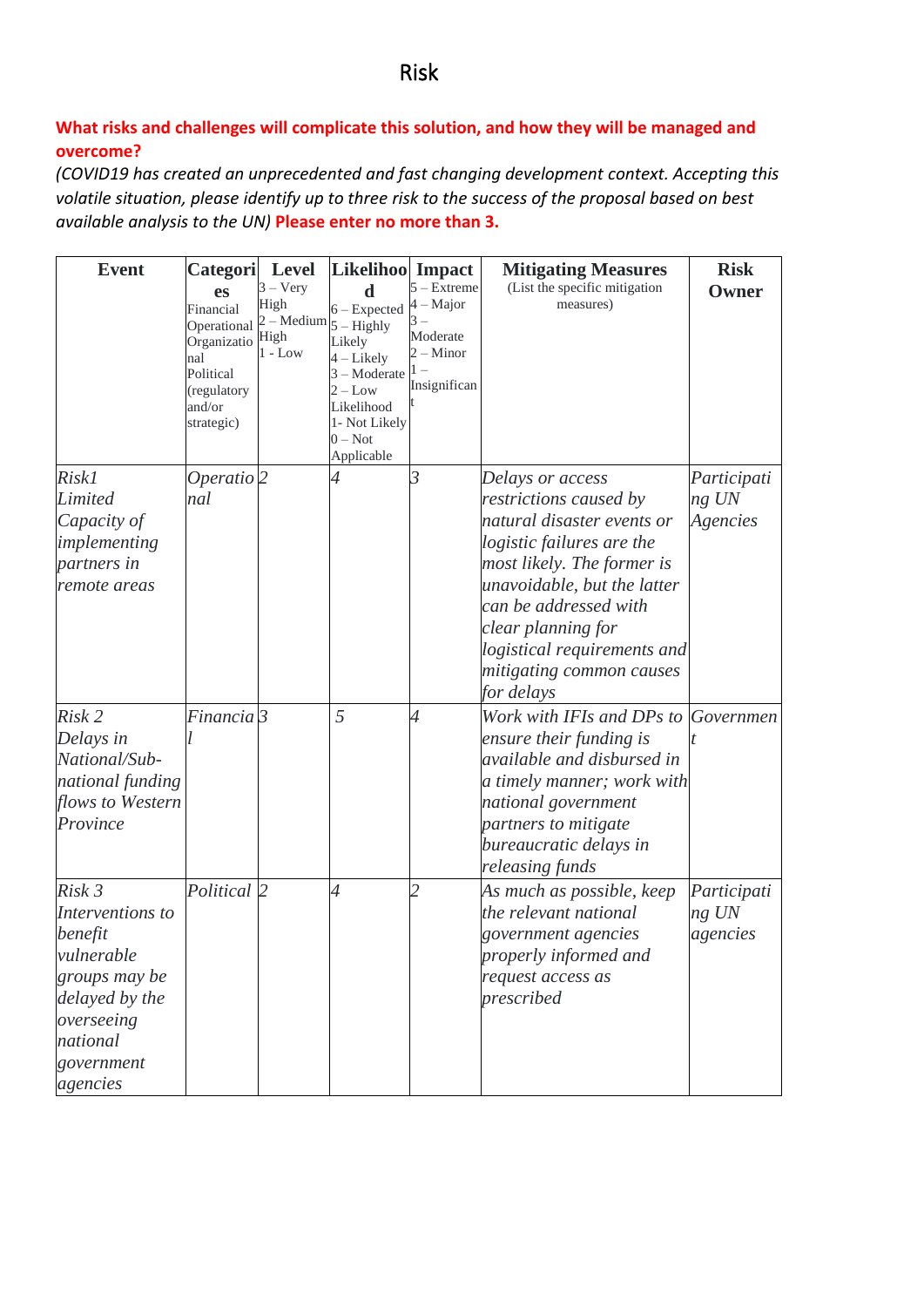## Budget by UNDG Categories

#### **\*Up to Four Agencies**

| <b>Budget Lines</b>                                          | <b>Fiscal</b><br>Year | <b>Description</b><br><b>[OPTIONA</b> | <b>IOM</b> | <b>UNFPA</b> | <b>UNICEF</b>                   | <b>Total</b><br><b>USD</b>      |
|--------------------------------------------------------------|-----------------------|---------------------------------------|------------|--------------|---------------------------------|---------------------------------|
|                                                              |                       | L                                     |            |              |                                 |                                 |
| 1. Staff and other personnel                                 | 2020                  |                                       | 79,995     | $\Omega$     |                                 | 100,000 179,995                 |
| 2. Supplies, Commodities, Materials                          | 2020                  |                                       | 103,470    | 87,229       |                                 | 190,699                         |
| 3. Equipment, Vehicles, and Furniture, incl.<br>Depreciation | 2020                  |                                       | 350        | 65,000       |                                 | 65,350                          |
| 4. Contractual services                                      | 2020                  |                                       | 15,000     | 15,500       |                                 | 30,500                          |
| 5. Travel                                                    | 2020                  |                                       | 43,456     | 40           | 10,000                          | 93,456                          |
|                                                              |                       |                                       |            | ,000         |                                 |                                 |
| 6. Transfers and Grants to Counterparts                      | 2020                  |                                       |            |              |                                 | 93,000 170,000 263,000          |
| 7. General Operating and other Direct Costs                  | 2020                  |                                       | 68,944     |              |                                 | 28,517 107,461                  |
|                                                              |                       |                                       |            | 10,000       |                                 |                                 |
| <b>Sub Total Programme Costs</b>                             |                       |                                       |            |              | 311,215 310,729 308,517 930,461 |                                 |
| 8. Indirect Support Costs * 7%                               |                       |                                       | 21,785     | 21,751       | 21,596                          | 65,132                          |
| <b>Total</b>                                                 |                       |                                       |            |              |                                 | 333,000 332,480 330,113 995,593 |

*\* The rate shall not exceed 7% of the total of categories 1-7, as specified in the COVID-19 Response MOU and should follow the rules and guidelines of each recipient organization. Note that Agency-incurred direct project implementation costs should be charged to the relevant budget line, in line with UNSDG guidance.*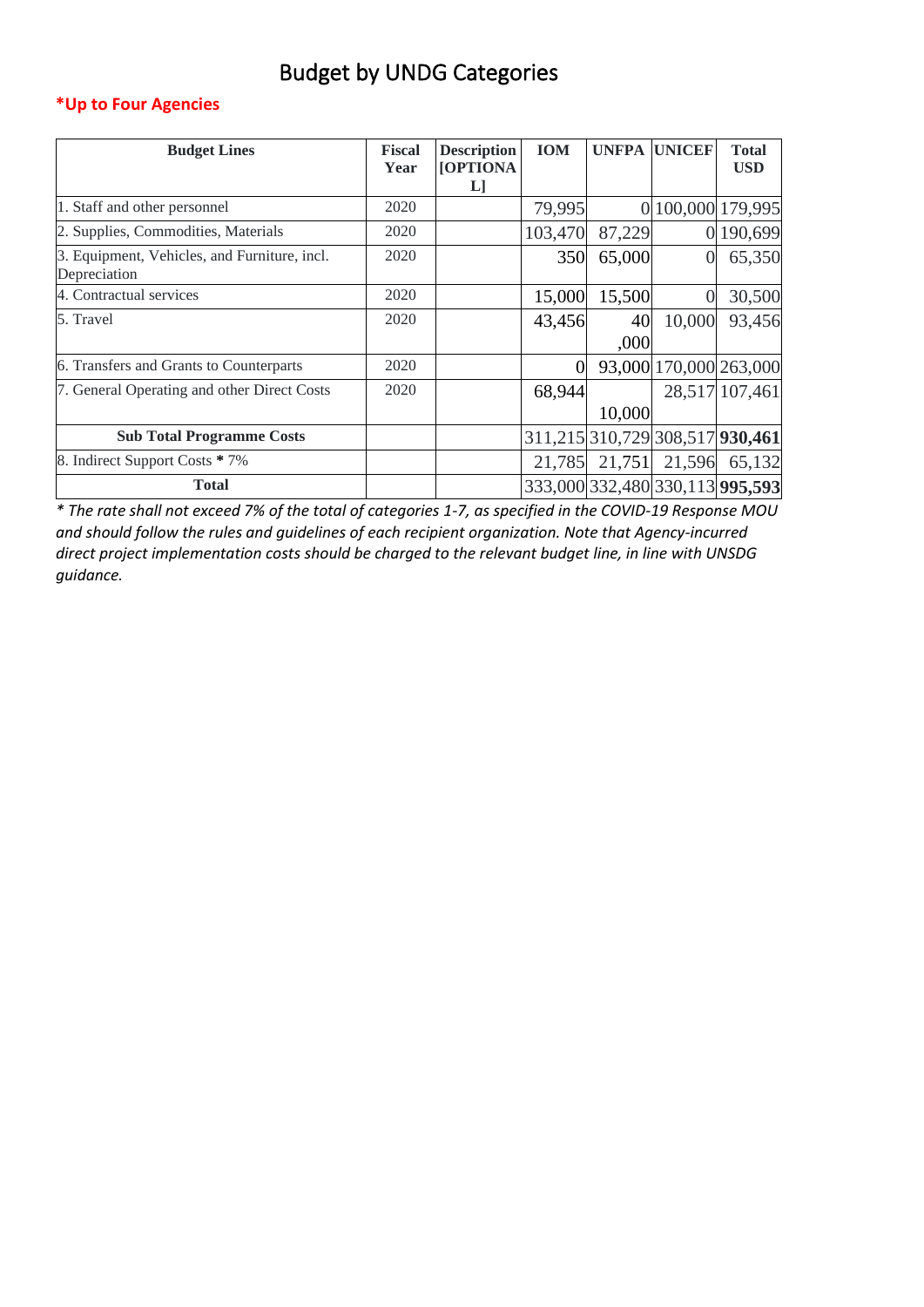| <b>Target</b> | <b>Description</b>                                                                                                                                                       |
|---------------|--------------------------------------------------------------------------------------------------------------------------------------------------------------------------|
| <b>TARGE</b>  | 1.1 By 2030, eradicate extreme poverty for all people everywhere, currently measured                                                                                     |
| $T_1.1$       | as people living on less than \$1.25 a day                                                                                                                               |
|               | TARGET 1.2 By 2030, reduce at least by half the proportion of men, women and children of all                                                                             |
| 1.2           | ages living in poverty in all its dimensions according to national definitions                                                                                           |
| <b>TARGE</b>  | 1.3 Implement nationally appropriate social protection systems and measures for all,                                                                                     |
| $T_{1.3}$     | including floors, and by 2030 achieve substantial coverage of the poor and the                                                                                           |
|               | vulnerable                                                                                                                                                               |
|               | TARGET [1.4 By 2030, ensure that all men and women, in particular the poor and the vulnerable,                                                                           |
| 1.4           | have equal rights to economic resources, as well as access to basic services, ownership                                                                                  |
|               | and control over land and other forms of property, inheritance, natural resources,                                                                                       |
|               | appropriate new technology and financial services, including microfinance                                                                                                |
|               | TARGET 1.5 By 2030, build the resilience of the poor and those in vulnerable situations and                                                                              |
| 1.5           | reduce their exposure and vulnerability to climate-related extreme events and other                                                                                      |
|               | economic, social and environmental shocks and disasters                                                                                                                  |
|               | <b>TARGE</b> 1.a Ensure significant mobilization of resources from a variety of sources, including                                                                       |
| $T_1.a$       | through enhanced development cooperation, in order to provide adequate and                                                                                               |
|               | predictable means for developing countries, in particular least developed countries, to                                                                                  |
|               | implement programmes and policies to end poverty in all its dimensions                                                                                                   |
|               | TARGET 1.b Create sound policy frameworks at the national, regional and international levels,                                                                            |
| 1.b           | based on pro-poor and gender-sensitive development strategies, to support accelerated                                                                                    |
|               | investment in poverty eradication actions                                                                                                                                |
| <b>TARGE</b>  | 2.1 By 2030, end hunger and ensure access by all people, in particular the poor and                                                                                      |
| $T_2.1$       | people in vulnerable situations, including infants, to safe, nutritious and sufficient                                                                                   |
|               | food all year round                                                                                                                                                      |
|               | TARGET 2.2 By 2030, end all forms of malnutrition, including achieving, by 2025, the                                                                                     |
| 2.2           | internationally agreed targets on stunting and wasting in children under 5 years of age,                                                                                 |
|               | and address the nutritional needs of adolescent girls, pregnant and lactating women                                                                                      |
|               | and older persons                                                                                                                                                        |
|               | TARGET [2.3 By 2030, double the agricultural productivity and incomes of small-scale food                                                                                |
| 2.3           | producers, in particular women, indigenous peoples, family farmers, pastoralists and                                                                                     |
|               | fishers, including through secure and equal access to land, other productive resources<br>and inputs, knowledge, financial services, markets and opportunities for value |
|               | addition and non-farm employment                                                                                                                                         |
|               | TARGET 2.4 By 2030, ensure sustainable food production systems and implement resilient                                                                                   |
| 2.4           | agricultural practices that increase productivity and production, that help maintain                                                                                     |
|               | ecosystems, that strengthen capacity for adaptation to climate change, extreme                                                                                           |
|               | weather, drought, flooding and other disasters and that progressively improve land and                                                                                   |
|               | soil quality                                                                                                                                                             |
|               | TARGET [2.5 By 2020, maintain the genetic diversity of seeds, cultivated plants and farmed and                                                                           |
| 2.5           | domesticated animals and their related wild species, including through soundly                                                                                           |
|               | managed and diversified seed and plant banks at the national, regional and                                                                                               |
|               | international levels, and promote access to and fair and equitable sharing of benefits                                                                                   |
|               | arising from the utilization of genetic resources and associated traditional knowledge,                                                                                  |
|               | as internationally agreed                                                                                                                                                |
|               | TARGET <sup>[2</sup> .a Increase investment, including through enhanced international cooperation, in                                                                    |
| 2.a           | rural infrastructure, agricultural research and extension services, technology                                                                                           |
|               | development and plant and livestock gene banks in order to enhance agricultural                                                                                          |
|               | productive capacity in developing countries, in particular least developed countries                                                                                     |
|               | TARGET 2.b Correct and prevent trade restrictions and distortions in world agricultural markets,                                                                         |
| 2.b           | including through the parallel elimination of all forms of agricultural export subsidies                                                                                 |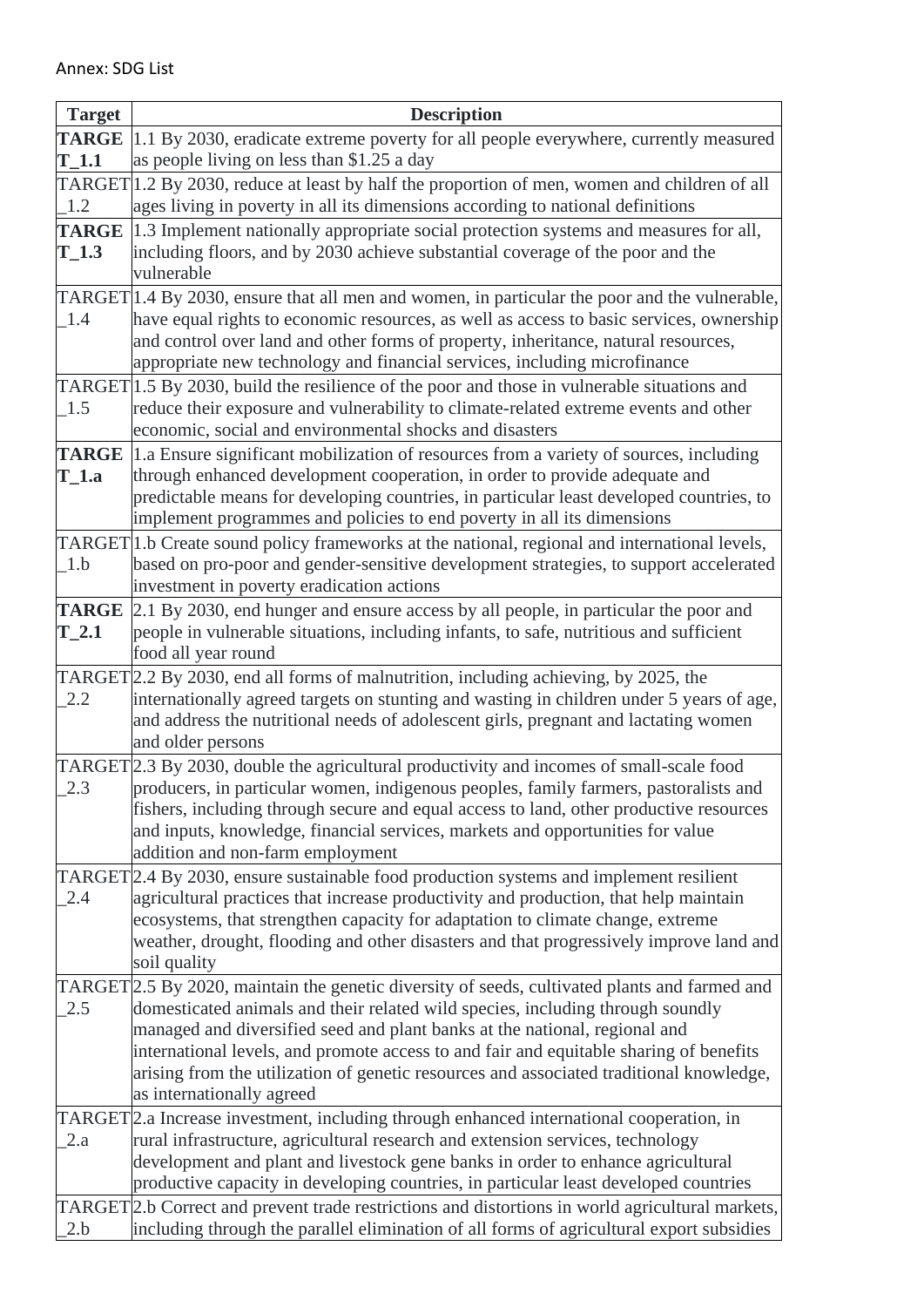|              | and all export measures with equivalent effect, in accordance with the mandate of the<br>Doha Development Round                                                                                                                                       |
|--------------|-------------------------------------------------------------------------------------------------------------------------------------------------------------------------------------------------------------------------------------------------------|
|              |                                                                                                                                                                                                                                                       |
| 2.c          | TARGET 2.c Adopt measures to ensure the proper functioning of food commodity markets and<br>their derivatives and facilitate timely access to market information, including on food<br>reserves, in order to help limit extreme food price volatility |
| 3.1          | TARGET 3.1 By 2030, reduce the global maternal mortality ratio to less than 70 per 100,000<br>live births                                                                                                                                             |
|              | TARGET 3.2 By 2030, end preventable deaths of newborns and children under 5 years of age,                                                                                                                                                             |
| 3.2          | with all countries aiming to reduce neonatal mortality to at least as low as 12 per                                                                                                                                                                   |
|              | 1,000 live births and under-5 mortality to at least as low as 25 per 1,000 live births                                                                                                                                                                |
| <b>TARGE</b> | 3.3 By 2030, end the epidemics of AIDS, tuberculosis, malaria and neglected tropical                                                                                                                                                                  |
| $T_3.3$      | diseases and combat hepatitis, water-borne diseases and other communicable diseases                                                                                                                                                                   |
|              |                                                                                                                                                                                                                                                       |
| 3.4          | TARGET 3.4 By 2030, reduce by one third premature mortality from non-communicable<br>diseases through prevention and treatment and promote mental health and well-being                                                                               |
|              |                                                                                                                                                                                                                                                       |
| 3.5          | TARGET <sup>[3.5</sup> Strengthen the prevention and treatment of substance abuse, including narcotic<br>drug abuse and harmful use of alcohol                                                                                                        |
|              | TARGET 3.6 By 2020, halve the number of global deaths and injuries from road traffic                                                                                                                                                                  |
| 3.6          | accidents                                                                                                                                                                                                                                             |
|              | TARGET 3.7 By 2030, ensure universal access to sexual and reproductive health-care services,                                                                                                                                                          |
| 3.7          | including for family planning, information and education, and the integration of                                                                                                                                                                      |
|              | reproductive health into national strategies and programmes                                                                                                                                                                                           |
|              | TARGET 3.8 Achieve universal health coverage, including financial risk protection, access to                                                                                                                                                          |
| 3.8          | quality essential health-care services and access to safe, effective, quality and                                                                                                                                                                     |
|              | affordable essential medicines and vaccines for all                                                                                                                                                                                                   |
|              | TARGET [3.9 By 2030, substantially reduce the number of deaths and illnesses from hazardous                                                                                                                                                           |
| 3.9          | chemicals and air, water and soil pollution and contamination                                                                                                                                                                                         |
|              | TARGET <sup>3</sup> .a Strengthen the implementation of the World Health Organization Framework                                                                                                                                                       |
| 3.a          | Convention on Tobacco Control in all countries, as appropriate                                                                                                                                                                                        |
|              | TARGET 3.b Support the research and development of vaccines and medicines for the                                                                                                                                                                     |
| 3.b          | communicable and non-communicable diseases that primarily affect developing                                                                                                                                                                           |
|              | countries, provide access to affordable essential medicines and vaccines, in                                                                                                                                                                          |
|              | accordance with the Doha Declaration on the TRIPS Agreement and Public Health,                                                                                                                                                                        |
|              | which affirms the right of developing countries to use to the full the provisions in the                                                                                                                                                              |
|              | Agreement on Trade-Related Aspects of Intellectual Property Rights regarding                                                                                                                                                                          |
|              | flexibilities to protect public health, and, in particular, provide access to medicines for                                                                                                                                                           |
|              | all                                                                                                                                                                                                                                                   |
| <b>TARGE</b> | 3.c Substantially increase health financing and the recruitment, development, training                                                                                                                                                                |
| $T_3.c$      | and retention of the health workforce in developing countries, especially in least<br>developed countries and small island developing States                                                                                                          |
| <b>TARGE</b> | 3.d Strengthen the capacity of all countries, in particular developing countries, for                                                                                                                                                                 |
| $T_3.d$      | early warning, risk reduction and management of national and global health risks                                                                                                                                                                      |
|              | TARGET 4.1 By 2030, ensure that all girls and boys complete free, equitable and quality                                                                                                                                                               |
| 4.1          | primary and secondary education leading to relevant and effective learning outcomes                                                                                                                                                                   |
|              |                                                                                                                                                                                                                                                       |
| 4.2          | TARGET 4.2 By 2030, ensure that all girls and boys have access to quality early childhood<br>development, care and pre-primary education so that they are ready for primary                                                                           |
|              | education                                                                                                                                                                                                                                             |
|              | TARGET 4.3 By 2030, ensure equal access for all women and men to affordable and quality                                                                                                                                                               |
| 4.3          | technical, vocational and tertiary education, including university                                                                                                                                                                                    |
|              | TARGET 4.4 By 2030, substantially increase the number of youth and adults who have relevant                                                                                                                                                           |
| 4.4          | skills, including technical and vocational skills, for employment, decent jobs and                                                                                                                                                                    |
|              | entrepreneurship                                                                                                                                                                                                                                      |
|              | TARGET 4.5 By 2030, eliminate gender disparities in education and ensure equal access to all                                                                                                                                                          |
|              |                                                                                                                                                                                                                                                       |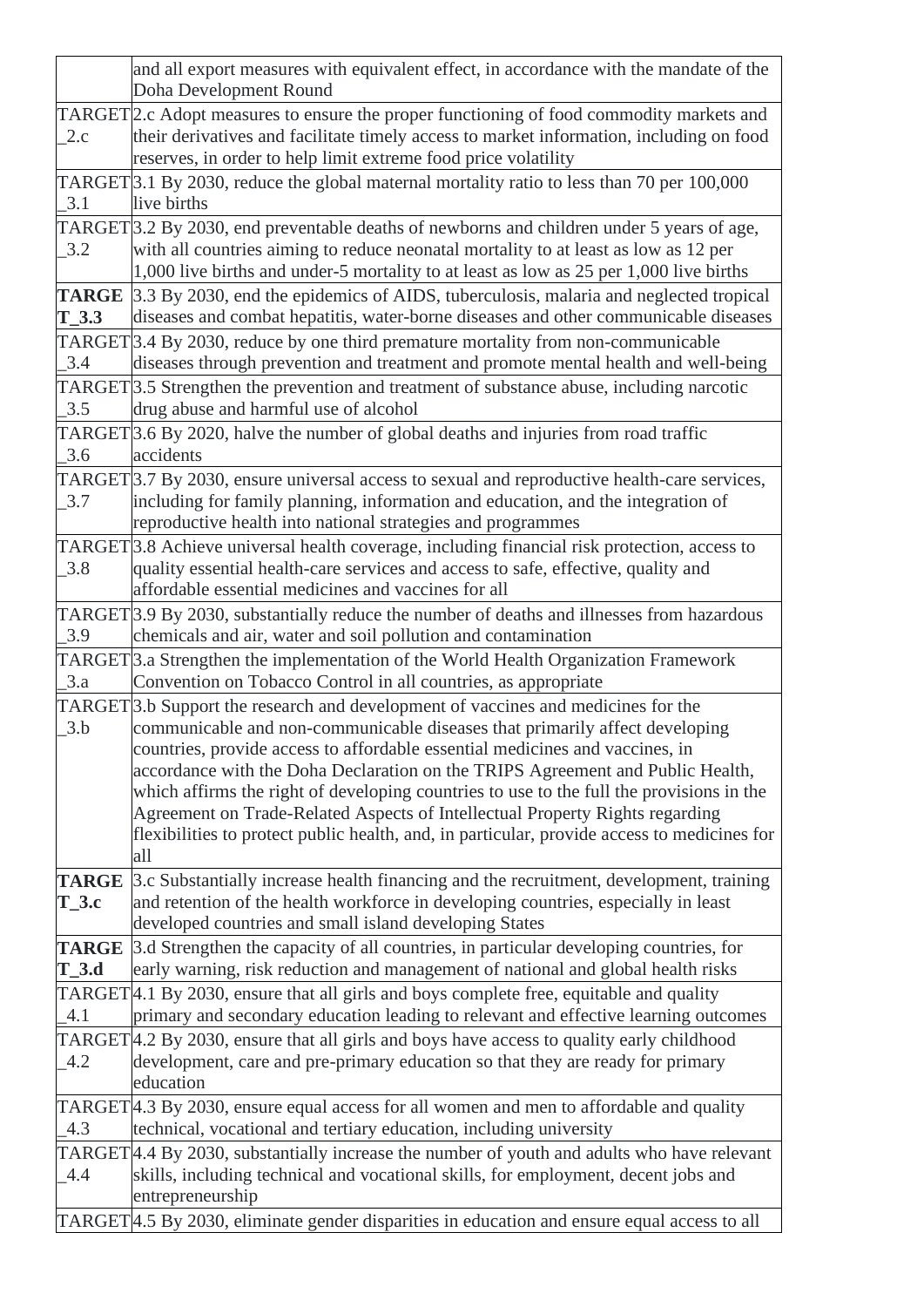| 4.5                        | levels of education and vocational training for the vulnerable, including persons with<br>disabilities, indigenous peoples and children in vulnerable situations |
|----------------------------|------------------------------------------------------------------------------------------------------------------------------------------------------------------|
|                            | TARGET 4.6 By 2030, ensure that all youth and a substantial proportion of adults, both men and                                                                   |
| 4.6                        | women, achieve literacy and numeracy                                                                                                                             |
|                            | TARGET 4.7 By 2030, ensure that all learners acquire the knowledge and skills needed to                                                                          |
| 4.7                        | promote sustainable development, including, among others, through education for                                                                                  |
|                            | sustainable development and sustainable lifestyles, human rights, gender equality,                                                                               |
|                            | promotion of a culture of peace and non-violence, global citizenship and appreciation                                                                            |
|                            | of cultural diversity and of culture's contribution to sustainable development                                                                                   |
|                            | TARGET <sup>[4</sup> ]. a Build and upgrade education facilities that are child, disability and gender                                                           |
| $\mathcal{A}$ .a           | sensitive and provide safe, non-violent, inclusive and effective learning environments                                                                           |
|                            | for all                                                                                                                                                          |
|                            | TARGET 4.b By 2020, substantially expand globally the number of scholarships available to                                                                        |
| 4.b                        | developing countries, in particular least developed countries, small island developing                                                                           |
|                            | States and African countries, for enrolment in higher education, including vocational                                                                            |
|                            | training and information and communications technology, technical, engineering and                                                                               |
|                            | scientific programmes, in developed countries and other developing countries                                                                                     |
|                            | TARGET4.c By 2030, substantially increase the supply of qualified teachers, including through                                                                    |
| 4.c                        | international cooperation for teacher training in developing countries, especially least                                                                         |
|                            | developed countries and small island developing States                                                                                                           |
|                            | TARGET 5.1 End all forms of discrimination against all women and girls everywhere                                                                                |
| 5.1                        |                                                                                                                                                                  |
|                            | TARGET 5.2 Eliminate all forms of violence against all women and girls in the public and                                                                         |
| 5.2                        | private spheres, including trafficking and sexual and other types of exploitation                                                                                |
|                            | TARGET 5.3 Eliminate all harmful practices, such as child, early and forced marriage and                                                                         |
| $-5.3$                     | female genital mutilation                                                                                                                                        |
|                            | TARGET 5.4 Recognize and value unpaid care and domestic work through the provision of                                                                            |
| $\_5.4$                    | public services, infrastructure and social protection policies and the promotion of                                                                              |
|                            | shared responsibility within the household and the family as nationally appropriate                                                                              |
| <b>TARGE</b>               | 5.5 Ensure women's full and effective participation and equal opportunities for                                                                                  |
| T <sub>5.5</sub>           | leadership at all levels of decision-making in political, economic and public life                                                                               |
|                            | TARGET 5.6 Ensure universal access to sexual and reproductive health and reproductive rights                                                                     |
| $-5.6$                     | as agreed in accordance with the Programme of Action of the International                                                                                        |
|                            | Conference on Population and Development and the Beijing Platform for Action and                                                                                 |
|                            | the outcome documents of their review conferences                                                                                                                |
|                            | TARGET 5.a Undertake reforms to give women equal rights to economic resources, as well as                                                                        |
| $\overline{\mathbf{5}}$ .a | access to ownership and control over land and other forms of property, financial                                                                                 |
|                            | services, inheritance and natural resources, in accordance with national laws                                                                                    |
| <b>TARGE</b>               | 5.b Enhance the use of enabling technology, in particular information and                                                                                        |
| $T_5.b$                    | communications technology, to promote the empowerment of women                                                                                                   |
| <b>TARGE</b>               | 5.c Adopt and strengthen sound policies and enforceable legislation for the promotion                                                                            |
| $T_5.c$                    | of gender equality and the empowerment of all women and girls at all levels                                                                                      |
|                            | TARGET 6.1 By 2030, achieve universal and equitable access to safe and affordable drinking                                                                       |
| 6.1                        | water for all                                                                                                                                                    |
|                            | TARGET 6.2 By 2030, achieve access to adequate and equitable sanitation and hygiene for all                                                                      |
| 6.2                        | and end open defecation, paying special attention to the needs of women and girls and                                                                            |
|                            | those in vulnerable situations                                                                                                                                   |
|                            | TARGET 6.3 By 2030, improve water quality by reducing pollution, eliminating dumping and                                                                         |
| 6.3                        | minimizing release of hazardous chemicals and materials, halving the proportion of                                                                               |
|                            | untreated wastewater and substantially increasing recycling and safe reuse globally                                                                              |
|                            | TARGET 6.4 By 2030, substantially increase water-use efficiency across all sectors and ensure                                                                    |
| 6.4                        | sustainable withdrawals and supply of freshwater to address water scarcity and                                                                                   |
|                            | substantially reduce the number of people suffering from water scarcity                                                                                          |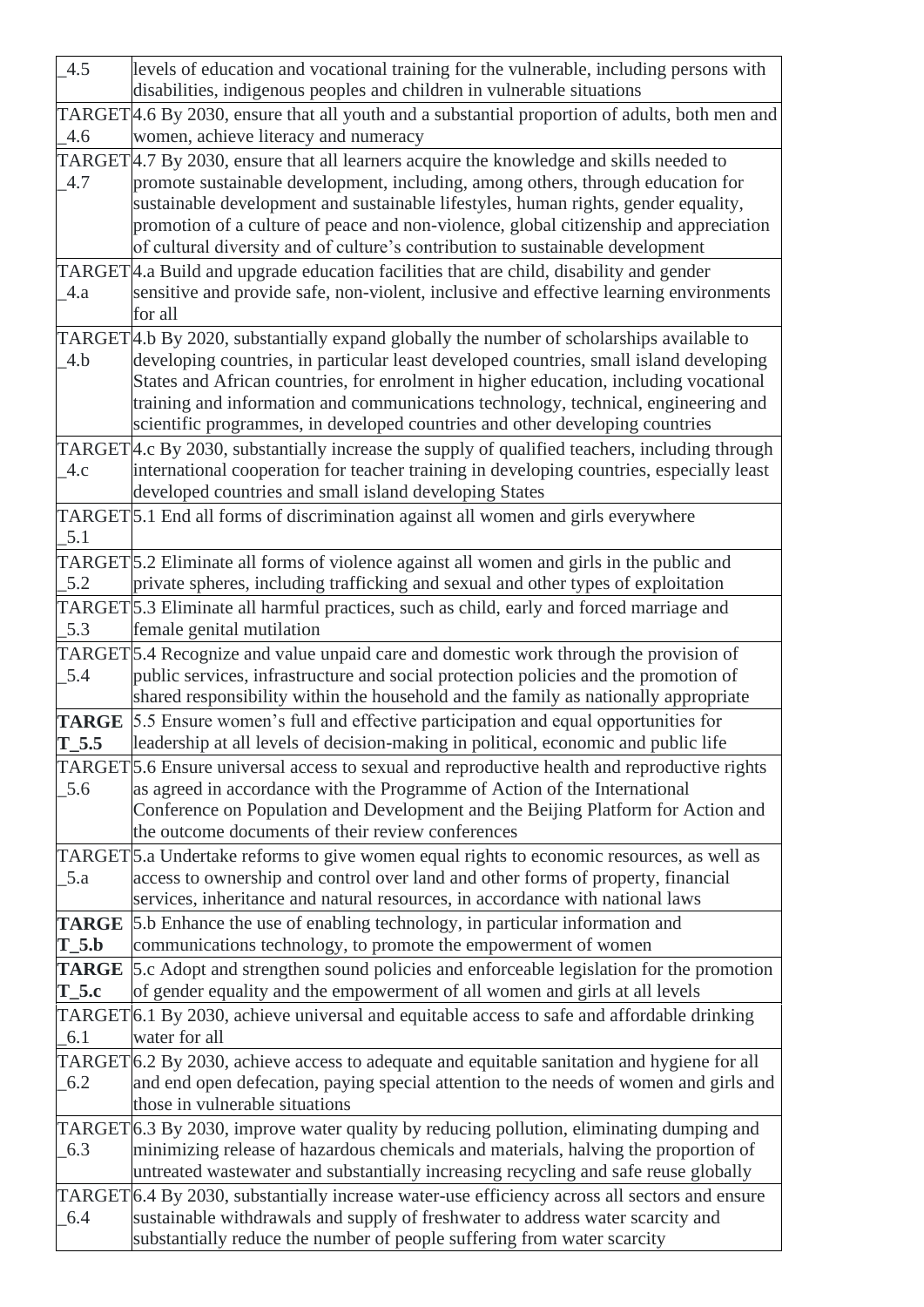|              | TARGET 6.5 By 2030, implement integrated water resources management at all levels,                                                                                                          |
|--------------|---------------------------------------------------------------------------------------------------------------------------------------------------------------------------------------------|
| 6.5          | including through transboundary cooperation as appropriate                                                                                                                                  |
|              | TARGET 6.6 By 2020, protect and restore water-related ecosystems, including mountains,                                                                                                      |
| 6.6          | forests, wetlands, rivers, aquifers and lakes                                                                                                                                               |
|              | TARGET 6.a By 2030, expand international cooperation and capacity-building support to                                                                                                       |
| 6.a          | developing countries in water- and sanitation-related activities and programmes,                                                                                                            |
|              | including water harvesting, desalination, water efficiency, wastewater treatment,                                                                                                           |
|              | recycling and reuse technologies                                                                                                                                                            |
|              | TARGET 6.b Support and strengthen the participation of local communities in improving water                                                                                                 |
| 6.b          | and sanitation management                                                                                                                                                                   |
|              | TARGET7.1 By 2030, ensure universal access to affordable, reliable and modern energy                                                                                                        |
| 7.1          | services                                                                                                                                                                                    |
|              | TARGET 7.2 By 2030, increase substantially the share of renewable energy in the global energy                                                                                               |
| 7.2          | mix                                                                                                                                                                                         |
|              | TARGET 7.3 By 2030, double the global rate of improvement in energy efficiency                                                                                                              |
| 7.3          |                                                                                                                                                                                             |
|              | TARGET 7.a By 2030, enhance international cooperation to facilitate access to clean energy                                                                                                  |
| 7.a          | research and technology, including renewable energy, energy efficiency and advanced                                                                                                         |
|              | and cleaner fossil-fuel technology, and promote investment in energy infrastructure<br>and clean energy technology                                                                          |
|              |                                                                                                                                                                                             |
| 7.b          | TARGET 7.b By 2030, expand infrastructure and upgrade technology for supplying modern and<br>sustainable energy services for all in developing countries, in particular least               |
|              | developed countries, small island developing States and landlocked developing                                                                                                               |
|              | countries, in accordance with their respective programmes of support                                                                                                                        |
|              | <b>TARGE</b> 8.1 Sustain per capita economic growth in accordance with national circumstances                                                                                               |
| $T_8.1$      | and, in particular, at least 7 per cent gross domestic product growth per annum in the                                                                                                      |
|              | least developed countries                                                                                                                                                                   |
|              | TARGET 8.10 Strengthen the capacity of domestic financial institutions to encourage and                                                                                                     |
| 8.10         | expand access to banking, insurance and financial services for all                                                                                                                          |
| <b>TARGE</b> | 8.2 Achieve higher levels of economic productivity through diversification,                                                                                                                 |
| $T_8.2$      | technological upgrading and innovation, including through a focus on high-value                                                                                                             |
|              | added and labour-intensive sectors                                                                                                                                                          |
|              | TARGET <sup>[8.3</sup> Promote development-oriented policies that support productive activities, decent                                                                                     |
| 8.3          | job creation, entrepreneurship, creativity and innovation, and encourage the                                                                                                                |
|              | formalization and growth of micro-, small- and medium-sized enterprises, including                                                                                                          |
|              | through access to financial services                                                                                                                                                        |
|              | TARGET <sup>[8]</sup> .4 Improve progressively, through 2030, global resource efficiency in consumption                                                                                     |
| 8.4          | and production and endeavour to decouple economic growth from environmental                                                                                                                 |
|              | degradation, in accordance with the 10-Year Framework of Programmes on                                                                                                                      |
|              | Sustainable Consumption and Production, with developed countries taking the lead                                                                                                            |
| <b>TARGE</b> | 8.5 By 2030, achieve full and productive employment and decent work for all women                                                                                                           |
| $T_{.8.5}$   | and men, including for young people and persons with disabilities, and equal pay for<br>work of equal value                                                                                 |
|              |                                                                                                                                                                                             |
| 8.6          | TARGET 8.6 By 2020, substantially reduce the proportion of youth not in employment,                                                                                                         |
|              | education or training                                                                                                                                                                       |
| 8.7          | TARGET <sup>8.7</sup> Take immediate and effective measures to eradicate forced labour, end modern<br>slavery and human trafficking and secure the prohibition and elimination of the worst |
|              | forms of child labour, including recruitment and use of child soldiers, and by 2025 end                                                                                                     |
|              | child labour in all its forms                                                                                                                                                               |
|              | TARGET <sup>8.8</sup> Protect labour rights and promote safe and secure working environments for all                                                                                        |
| 8.8          | workers, including migrant workers, in particular women migrants, and those in                                                                                                              |
|              | precarious employment                                                                                                                                                                       |
|              | TARGET 8.9 By 2030, devise and implement policies to promote sustainable tourism that                                                                                                       |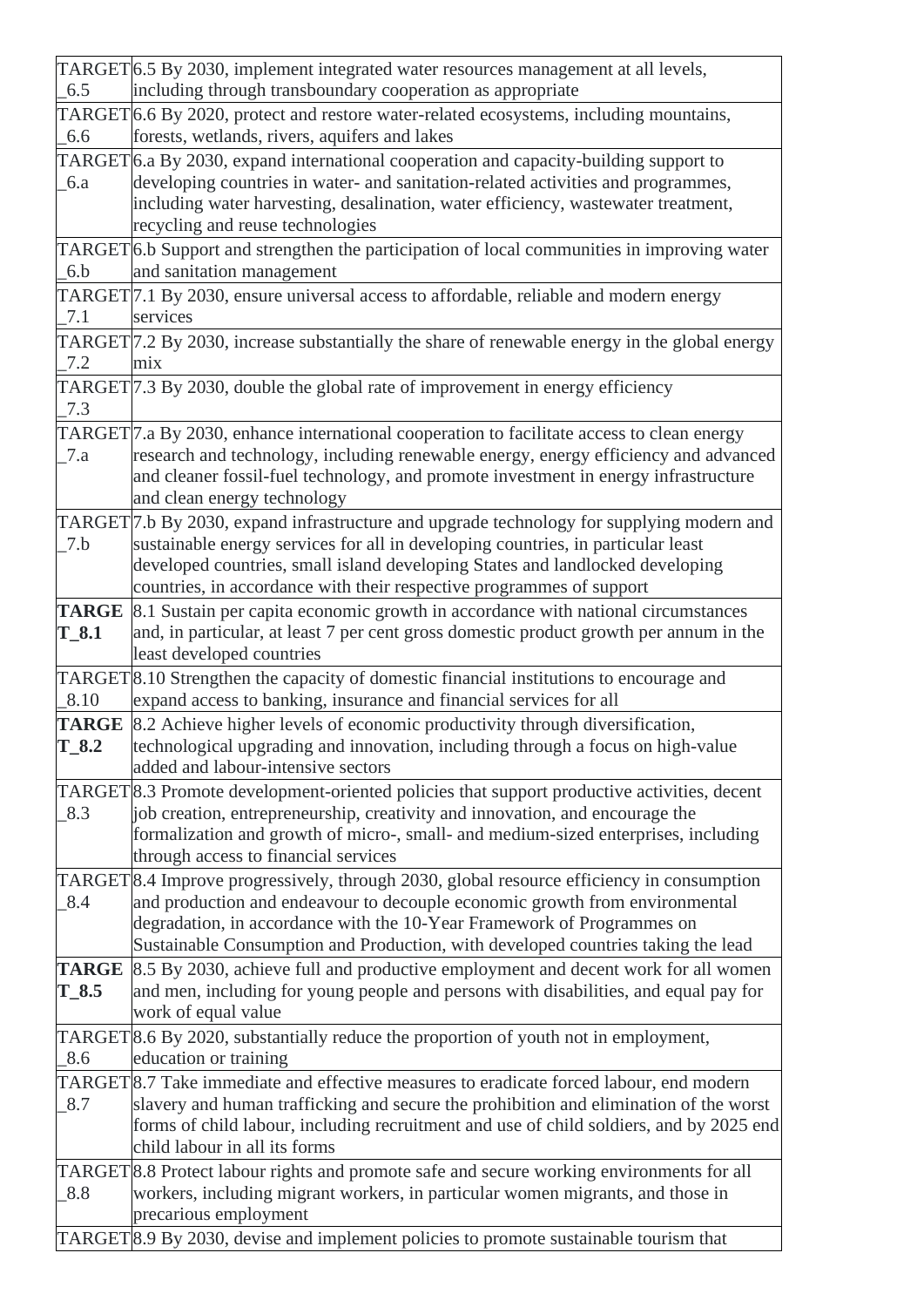| 8.9          | creates jobs and promotes local culture and products                                                  |
|--------------|-------------------------------------------------------------------------------------------------------|
|              | TARGET <sup>[8]</sup> . There are Aid for Trade support for developing countries, in particular least |
| 8.a          | developed countries, including through the Enhanced Integrated Framework for                          |
|              | Trade-related Technical Assistance to Least Developed Countries                                       |
|              | TARGET 8.b By 2020, develop and operationalize a global strategy for youth employment and             |
| 8.b          | implement the Global Jobs Pact of the International Labour Organization                               |
| <b>TARGE</b> | 9.1 Develop quality, reliable, sustainable and resilient infrastructure, including                    |
| $T_9.1$      | regional and transborder infrastructure, to support economic development and human                    |
|              | well-being, with a focus on affordable and equitable access for all                                   |
|              | TARGET [9.2 Promote inclusive and sustainable industrialization and, by 2030, significantly           |
| $-9.2$       | raise industry's share of employment and gross domestic product, in line with national                |
|              | circumstances, and double its share in least developed countries                                      |
|              | TARGET [9.3 Increase the access of small-scale industrial and other enterprises, in particular in     |
| 9.3          | developing countries, to financial services, including affordable credit, and their                   |
|              | integration into value chains and markets                                                             |
|              | TARGET 9.4 By 2030, upgrade infrastructure and retrofit industries to make them sustainable,          |
| 9.4          | with increased resource-use efficiency and greater adoption of clean and                              |
|              | environmentally sound technologies and industrial processes, with all countries taking                |
|              | action in accordance with their respective capabilities                                               |
|              | TARGET [9.5 Enhance scientific research, upgrade the technological capabilities of industrial         |
| $-9.5$       | sectors in all countries, in particular developing countries, including, by 2030,                     |
|              | encouraging innovation and substantially increasing the number of research and                        |
|              | development workers per 1 million people and public and private research and                          |
|              | development spending                                                                                  |
|              | TARGET9.a Facilitate sustainable and resilient infrastructure development in developing               |
| $_{9a}$      | countries through enhanced financial, technological and technical support to African                  |
|              | countries, least developed countries, landlocked developing countries and small island                |
|              | developing States                                                                                     |
| <b>TARGE</b> | 9.b Support domestic technology development, research and innovation in developing                    |
| $T_9.b$      | countries, including by ensuring a conducive policy environment for, inter alia,                      |
|              | industrial diversification and value addition to commodities                                          |
|              | TARGET [9.c Significantly increase access to information and communications technology and            |
| 9.c          | strive to provide universal and affordable access to the Internet in least developed                  |
|              | countries by 2020                                                                                     |
|              | TARGET 10.1 By 2030, progressively achieve and sustain income growth of the bottom                    |
| 10.1         | 40 per cent of the population at a rate higher than the national average                              |
|              | TARGET 10.2 By 2030, empower and promote the social, economic and political inclusion of              |
| 10.2         | all, irrespective of age, sex, disability, race, ethnicity, origin, religion or economic or           |
|              | other status                                                                                          |
|              | TARGET 10.3 Ensure equal opportunity and reduce inequalities of outcome, including by                 |
| 10.3         | eliminating discriminatory laws, policies and practices and promoting appropriate                     |
|              | legislation, policies and action in this regard                                                       |
|              | TARGET 10.4 Adopt policies, especially fiscal, wage and social protection policies, and               |
| 10.4         | progressively achieve greater equality                                                                |
|              | TARGET 10.5 Improve the regulation and monitoring of global financial markets and                     |
| 10.5         | institutions and strengthen the implementation of such regulations                                    |
|              | TARGET 10.6 Ensure enhanced representation and voice for developing countries in decision-            |
| 10.6         | making in global international economic and financial institutions in order to deliver                |
|              | more effective, credible, accountable and legitimate institutions                                     |
|              | TARGET [10.7 Facilitate orderly, safe, regular and responsible migration and mobility of people,      |
| 10.7         | including through the implementation of planned and well-managed migration                            |
|              | policies                                                                                              |
|              | TARGET 10.a Implement the principle of special and differential treatment for developing              |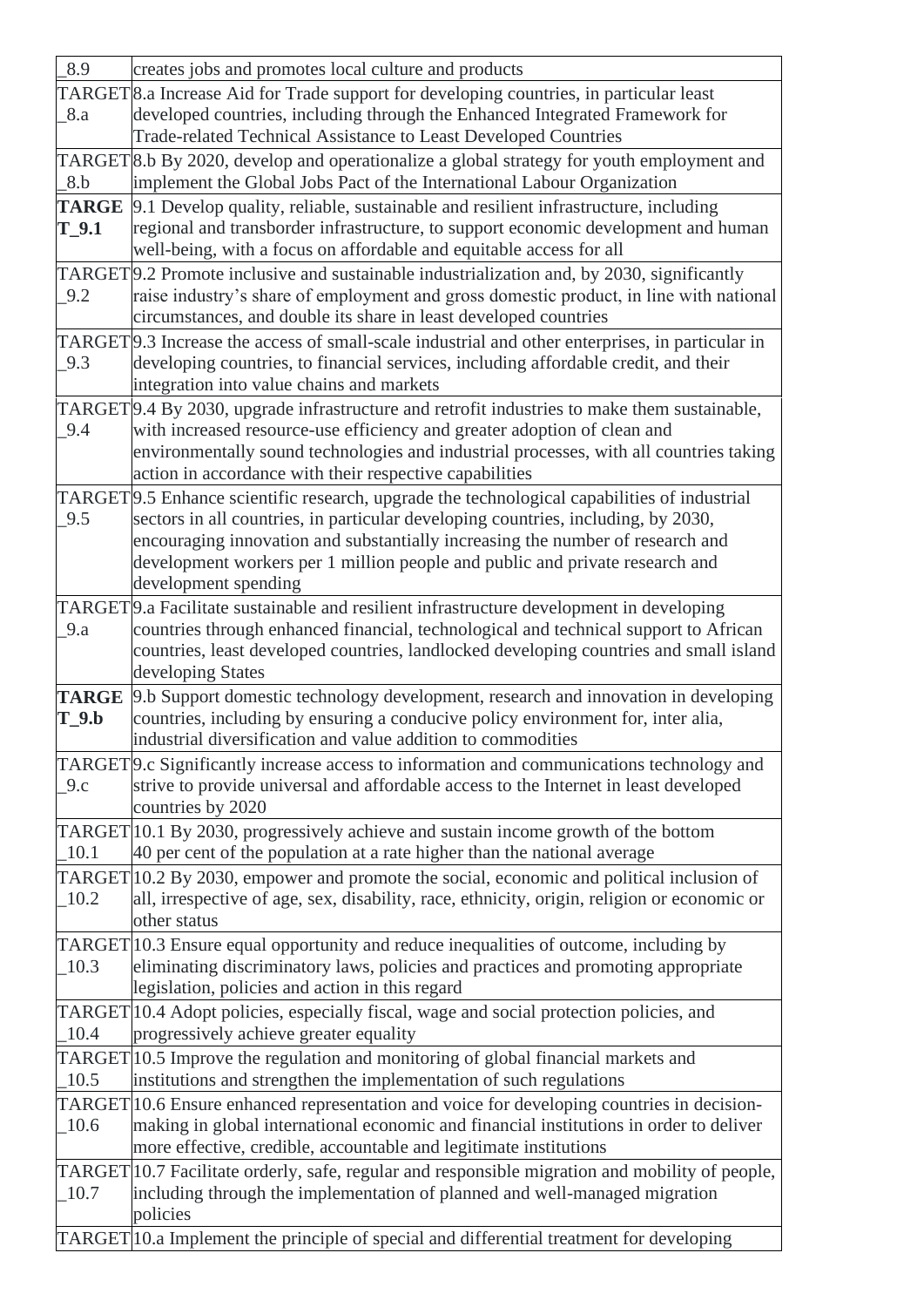| 10.a | countries, in particular least developed countries, in accordance with World Trade                                                                                                                                                                                                                                                        |
|------|-------------------------------------------------------------------------------------------------------------------------------------------------------------------------------------------------------------------------------------------------------------------------------------------------------------------------------------------|
|      | Organization agreements                                                                                                                                                                                                                                                                                                                   |
| 10.b | TARGET 10.b Encourage official development assistance and financial flows, including foreign<br>direct investment, to States where the need is greatest, in particular least developed<br>countries, African countries, small island developing States and landlocked                                                                     |
|      | developing countries, in accordance with their national plans and programmes                                                                                                                                                                                                                                                              |
|      | TARGET 10.c By 2030, reduce to less than 3 per cent the transaction costs of migrant                                                                                                                                                                                                                                                      |
| 10.c | remittances and eliminate remittance corridors with costs higher than 5 per cent                                                                                                                                                                                                                                                          |
|      | TARGET [11.1 By 2030, ensure access for all to adequate, safe and affordable housing and basic                                                                                                                                                                                                                                            |
| 11.1 | services and upgrade slums                                                                                                                                                                                                                                                                                                                |
| 11.2 | TARGET 11.2 By 2030, provide access to safe, affordable, accessible and sustainable transport<br>systems for all, improving road safety, notably by expanding public transport, with<br>special attention to the needs of those in vulnerable situations, women, children,<br>persons with disabilities and older persons                 |
| 11.3 | TARGET 11.3 By 2030, enhance inclusive and sustainable urbanization and capacity for<br>participatory, integrated and sustainable human settlement planning and management                                                                                                                                                                |
|      | in all countries                                                                                                                                                                                                                                                                                                                          |
|      | TARGET <sup>[11]</sup> .4 Strengthen efforts to protect and safeguard the world's cultural and natural                                                                                                                                                                                                                                    |
| 11.4 | heritage                                                                                                                                                                                                                                                                                                                                  |
| 11.5 | TARGET 11.5 By 2030, significantly reduce the number of deaths and the number of people<br>affected and substantially decrease the direct economic losses relative to global gross<br>domestic product caused by disasters, including water-related disasters, with a focus<br>on protecting the poor and people in vulnerable situations |
|      | TARGET 11.6 By 2030, reduce the adverse per capita environmental impact of cities, including                                                                                                                                                                                                                                              |
| 11.6 | by paying special attention to air quality and municipal and other waste management                                                                                                                                                                                                                                                       |
|      | TARGET 11.7 By 2030, provide universal access to safe, inclusive and accessible, green and                                                                                                                                                                                                                                                |
| 11.7 | public spaces, in particular for women and children, older persons and persons with<br>disabilities                                                                                                                                                                                                                                       |
|      | TARGET 11.a Support positive economic, social and environmental links between urban, peri-                                                                                                                                                                                                                                                |
| 11.a | urban and rural areas by strengthening national and regional development planning                                                                                                                                                                                                                                                         |
|      | TARGET 11.b By 2020, substantially increase the number of cities and human settlements                                                                                                                                                                                                                                                    |
| 11.b | adopting and implementing integrated policies and plans towards inclusion, resource<br>efficiency, mitigation and adaptation to climate change, resilience to disasters, and<br>develop and implement, in line with the Sendai Framework for Disaster Risk<br>Reduction 2015-2030, holistic disaster risk management at all levels        |
|      | TARGET 11.c Support least developed countries, including through financial and technical                                                                                                                                                                                                                                                  |
| 11.c | assistance, in building sustainable and resilient buildings utilizing local materials                                                                                                                                                                                                                                                     |
|      | TARGET <sup>[12]</sup> .1 Implement the 10-Year Framework of Programmes on Sustainable Consumption                                                                                                                                                                                                                                        |
| 12.1 | and Production Patterns, all countries taking action, with developed countries taking                                                                                                                                                                                                                                                     |
|      | the lead, taking into account the development and capabilities of developing countries                                                                                                                                                                                                                                                    |
|      | TARGET 12.2 By 2030, achieve the sustainable management and efficient use of natural                                                                                                                                                                                                                                                      |
| 12.2 | resources                                                                                                                                                                                                                                                                                                                                 |
|      | TARGET 12.3 By 2030, halve per capita global food waste at the retail and consumer levels and                                                                                                                                                                                                                                             |
| 12.3 | reduce food losses along production and supply chains, including post-harvest losses                                                                                                                                                                                                                                                      |
|      | TARGET 12.4 By 2020, achieve the environmentally sound management of chemicals and all                                                                                                                                                                                                                                                    |
| 12.4 | wastes throughout their life cycle, in accordance with agreed international<br>frameworks, and significantly reduce their release to air, water and soil in order to<br>minimize their adverse impacts on human health and the environment                                                                                                |
|      | TARGET 12.5 By 2030, substantially reduce waste generation through prevention, reduction,                                                                                                                                                                                                                                                 |
| 12.5 | recycling and reuse                                                                                                                                                                                                                                                                                                                       |
|      |                                                                                                                                                                                                                                                                                                                                           |
| 12.6 | TARGET 12.6 Encourage companies, especially large and transnational companies, to adopt<br>sustainable practices and to integrate sustainability information into their reporting                                                                                                                                                         |
|      | cycle                                                                                                                                                                                                                                                                                                                                     |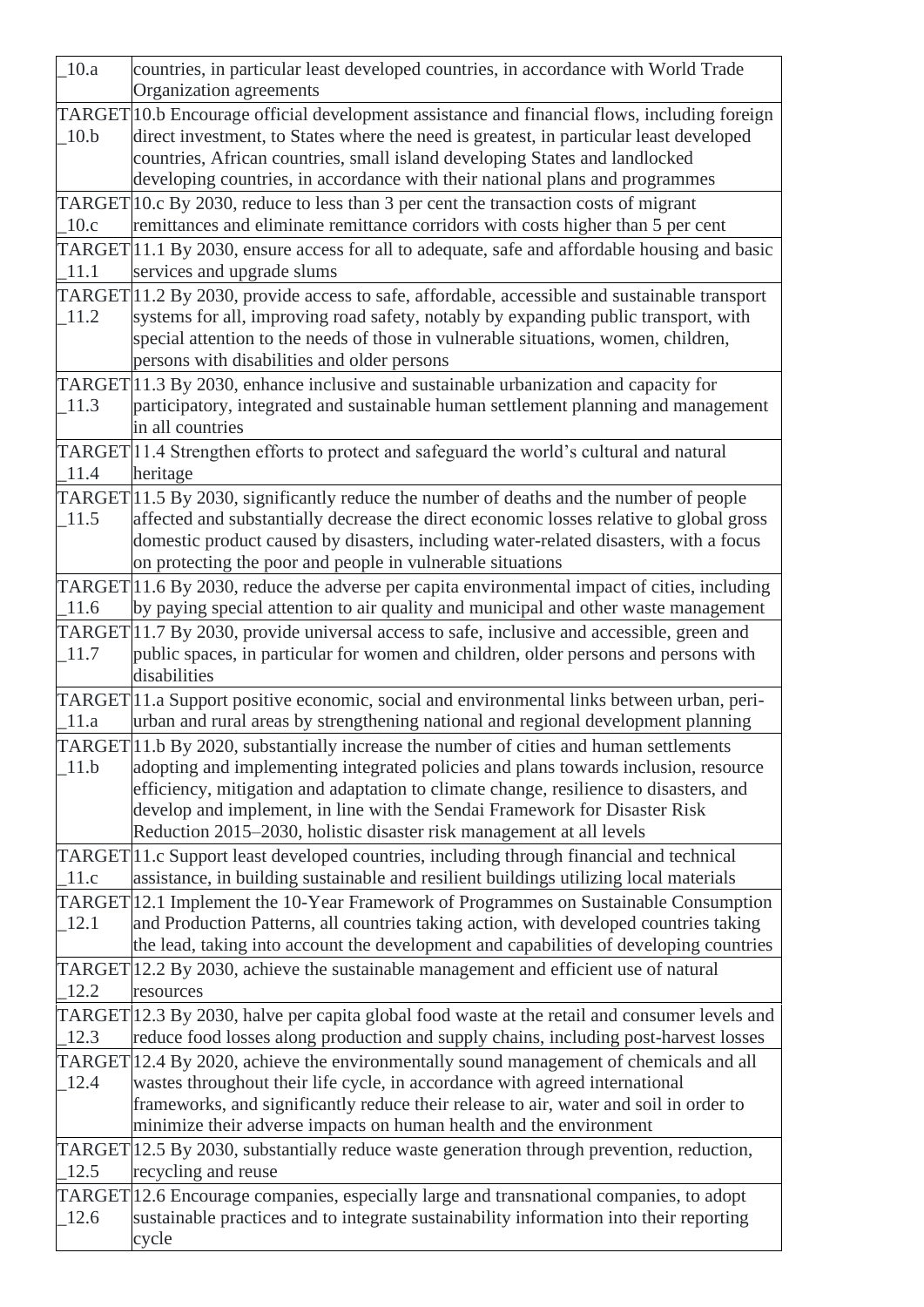| 12.7 | TARGET 12.7 Promote public procurement practices that are sustainable, in accordance with<br>national policies and priorities                                       |
|------|---------------------------------------------------------------------------------------------------------------------------------------------------------------------|
|      |                                                                                                                                                                     |
| 12.8 | TARGET 12.8 By 2030, ensure that people everywhere have the relevant information and<br>awareness for sustainable development and lifestyles in harmony with nature |
|      | TARGET 12.a Support developing countries to strengthen their scientific and technological                                                                           |
| 12.a | capacity to move towards more sustainable patterns of consumption and production                                                                                    |
|      | TARGET 12.b Develop and implement tools to monitor sustainable development impacts for                                                                              |
| 12.b | sustainable tourism that creates jobs and promotes local culture and products                                                                                       |
|      | TARGET 12.c Rationalize inefficient fossil-fuel subsidies that encourage wasteful consumption                                                                       |
| 12.c | by removing market distortions, in accordance with national circumstances, including                                                                                |
|      | by restructuring taxation and phasing out those harmful subsidies, where they exist, to                                                                             |
|      | reflect their environmental impacts, taking fully into account the specific needs and                                                                               |
|      | conditions of developing countries and minimizing the possible adverse impacts on                                                                                   |
|      | their development in a manner that protects the poor and the affected communities                                                                                   |
|      | TARGET 13.1 Strengthen resilience and adaptive capacity to climate-related hazards and natural                                                                      |
| 13.1 | disasters in all countries                                                                                                                                          |
|      | TARGET 13.2 Integrate climate change measures into national policies, strategies and planning                                                                       |
| 13.2 |                                                                                                                                                                     |
|      | TARGET 13.3 Improve education, awareness-raising and human and institutional capacity on                                                                            |
| 13.3 | climate change mitigation, adaptation, impact reduction and early warning                                                                                           |
|      | TARGET 13.a Implement the commitment undertaken by developed-country parties to the                                                                                 |
| 13.a | United Nations Framework Convention on Climate Change to a goal of mobilizing                                                                                       |
|      | jointly \$100 billion annually by 2020 from all sources to address the needs of                                                                                     |
|      | developing countries in the context of meaningful mitigation actions and transparency                                                                               |
|      | on implementation and fully operationalize the Green Climate Fund through its                                                                                       |
|      | capitalization as soon as possible                                                                                                                                  |
|      | TARGET 13.b Promote mechanisms for raising capacity for effective climate change-related                                                                            |
| 13.b | planning and management in least developed countries and small island developing                                                                                    |
|      | States, including focusing on women, youth and local and marginalized communities                                                                                   |
|      | TARGET 14.1 By 2025, prevent and significantly reduce marine pollution of all kinds, in                                                                             |
| 14.1 | particular from land-based activities, including marine debris and nutrient pollution                                                                               |
|      | TARGET 14.2 By 2020, sustainably manage and protect marine and coastal ecosystems to avoid                                                                          |
| 14.2 | significant adverse impacts, including by strengthening their resilience, and take                                                                                  |
|      | action for their restoration in order to achieve healthy and productive oceans                                                                                      |
|      | TARGET 14.3 Minimize and address the impacts of ocean acidification, including through                                                                              |
| 14.3 | enhanced scientific cooperation at all levels                                                                                                                       |
|      | TARGET 14.4 By 2020, effectively regulate harvesting and end overfishing, illegal, unreported                                                                       |
| 14.4 | and unregulated fishing and destructive fishing practices and implement science-based                                                                               |
|      | management plans, in order to restore fish stocks in the shortest time feasible, at least                                                                           |
|      | to levels that can produce maximum sustainable yield as determined by their                                                                                         |
|      | biological characteristics                                                                                                                                          |
|      | TARGET 14.5 By 2020, conserve at least 10 per cent of coastal and marine areas, consistent                                                                          |
| 14.5 | with national and international law and based on the best available scientific                                                                                      |
|      | information                                                                                                                                                         |
|      | TARGET 14.6 By 2020, prohibit certain forms of fisheries subsidies which contribute to                                                                              |
| 14.6 | overcapacity and overfishing, eliminate subsidies that contribute to illegal, unreported                                                                            |
|      | and unregulated fishing and refrain from introducing new such subsidies, recognizing                                                                                |
|      | that appropriate and effective special and differential treatment for developing and                                                                                |
|      | least developed countries should be an integral part of the World Trade Organization                                                                                |
|      | fisheries subsidies negotiation3                                                                                                                                    |
|      | TARGET [14.7 By 2030, increase the economic benefits to small island developing States and                                                                          |
| 14.7 | least developed countries from the sustainable use of marine resources, including                                                                                   |
|      | through sustainable management of fisheries, aquaculture and tourism                                                                                                |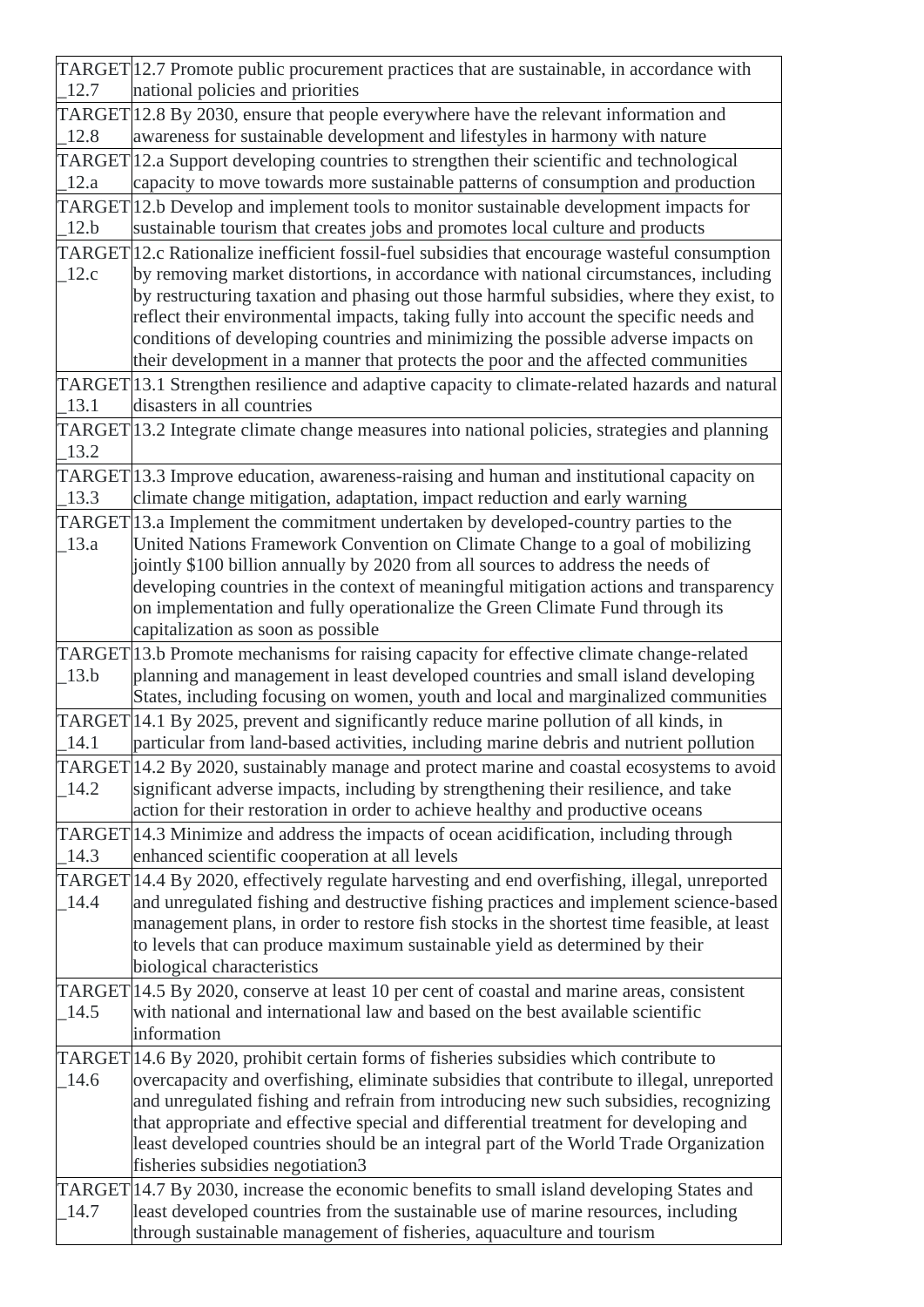|       | TARGET 14.a Increase scientific knowledge, develop research capacity and transfer marine       |
|-------|------------------------------------------------------------------------------------------------|
| 14.a  | technology, taking into account the Intergovernmental Oceanographic Commission                 |
|       | Criteria and Guidelines on the Transfer of Marine Technology, in order to improve              |
|       | ocean health and to enhance the contribution of marine biodiversity to the                     |
|       | development of developing countries, in particular small island developing States and          |
|       | least developed countries                                                                      |
|       | TARGET 14.b Provide access for small-scale artisanal fishers to marine resources and markets   |
| 14.b  |                                                                                                |
|       | TARGET 14.c Enhance the conservation and sustainable use of oceans and their resources by      |
| 14.c  | implementing international law as reflected in the United Nations Convention on the            |
|       | Law of the Sea, which provides the legal framework for the conservation and                    |
|       | sustainable use of oceans and their resources, as recalled in paragraph 158 of "The            |
|       | future we want"                                                                                |
|       | TARGET 15.1 By 2020, ensure the conservation, restoration and sustainable use of terrestrial   |
| 15.1  | and inland freshwater ecosystems and their services, in particular forests, wetlands,          |
|       | mountains and drylands, in line with obligations under international agreements                |
|       | TARGET 15.2 By 2020, promote the implementation of sustainable management of all types of      |
| 15.2  | forests, halt deforestation, restore degraded forests and substantially increase               |
|       | afforestation and reforestation globally                                                       |
|       | TARGET 15.3 By 2030, combat desertification, restore degraded land and soil, including land    |
| 15.3  | affected by desertification, drought and floods, and strive to achieve a land                  |
|       | degradation-neutral world                                                                      |
|       | TARGET 15.4 By 2030, ensure the conservation of mountain ecosystems, including their           |
| 15.4  | biodiversity, in order to enhance their capacity to provide benefits that are essential for    |
|       | sustainable development                                                                        |
|       | TARGET 15.5 Take urgent and significant action to reduce the degradation of natural habitats,  |
| 15.5  | halt the loss of biodiversity and, by 2020, protect and prevent the extinction of              |
|       | threatened species                                                                             |
|       | TARGET 15.6 Promote fair and equitable sharing of the benefits arising from the utilization of |
| 15.6  | genetic resources and promote appropriate access to such resources, as internationally         |
|       | agreed                                                                                         |
|       | TARGET 15.7 Take urgent action to end poaching and trafficking of protected species of flora   |
| 15.7  | and fauna and address both demand and supply of illegal wildlife products                      |
|       | TARGET 15.8 By 2020, introduce measures to prevent the introduction and significantly reduce   |
| 15.8  | the impact of invasive alien species on land and water ecosystems and control or               |
|       | eradicate the priority species                                                                 |
|       | TARGET 15.9 By 2020, integrate ecosystem and biodiversity values into national and local       |
| 15.9  | planning, development processes, poverty reduction strategies and accounts                     |
|       | TARGET 15.a Mobilize and significantly increase financial resources from all sources to        |
| 15.a  | conserve and sustainably use biodiversity and ecosystems                                       |
|       | TARGET 15.b Mobilize significant resources from all sources and at all levels to finance       |
| 15.b  | sustainable forest management and provide adequate incentives to developing                    |
|       | countries to advance such management, including for conservation and reforestation             |
|       | TARGET 15.c Enhance global support for efforts to combat poaching and trafficking of           |
| 15.c  | protected species, including by increasing the capacity of local communities to pursue         |
|       | sustainable livelihood opportunities                                                           |
|       | TARGET 16.1 Significantly reduce all forms of violence and related death rates everywhere      |
| 16.1  |                                                                                                |
|       | TARGET 16.10 Ensure public access to information and protect fundamental freedoms, in          |
| 16.10 | accordance with national legislation and international agreements                              |
|       | TARGET 16.2 End abuse, exploitation, trafficking and all forms of violence against and torture |
| 16.2  | of children                                                                                    |
|       | TARGET 16.3 Promote the rule of law at the national and international levels and ensure equal  |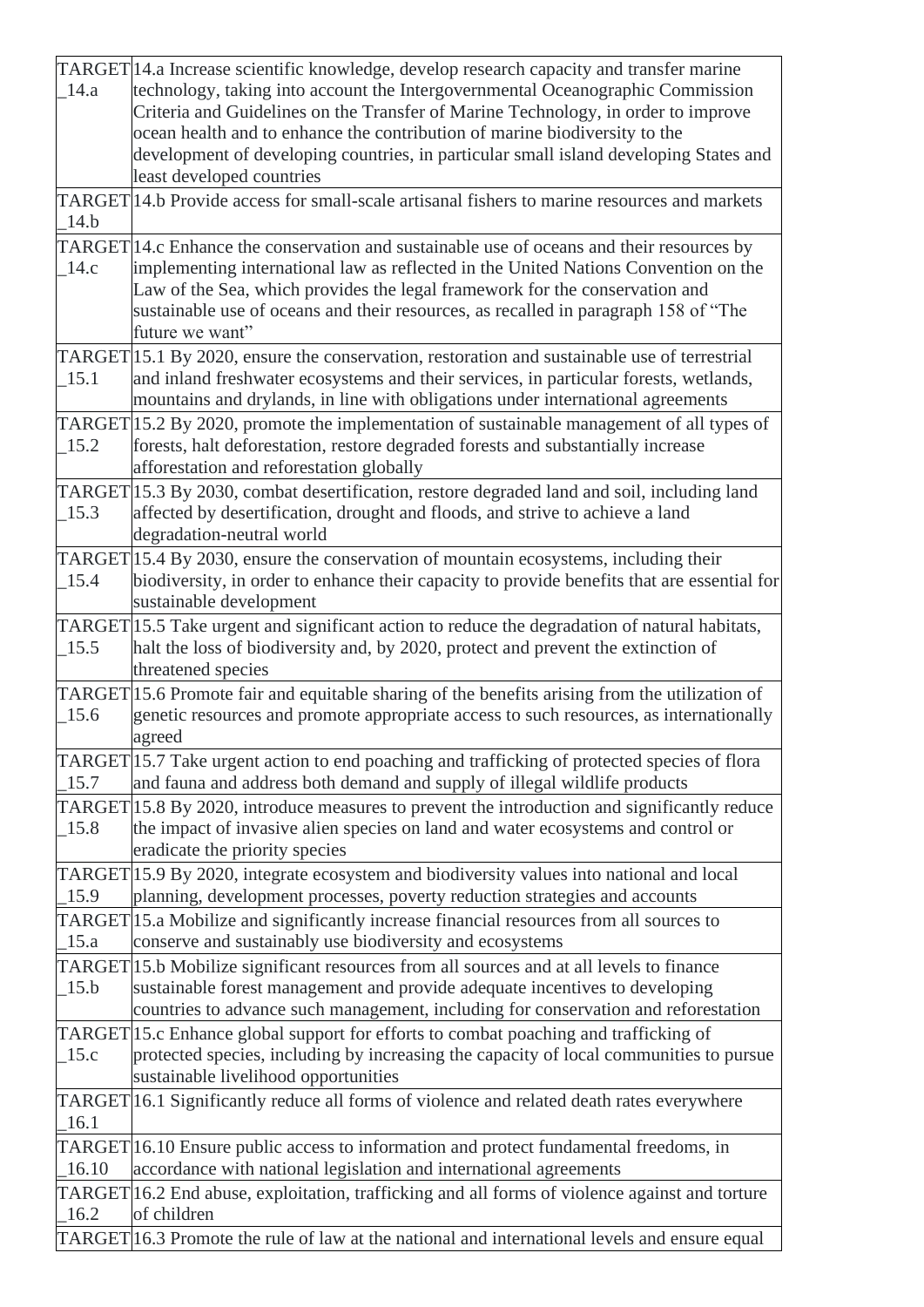| 16.3  | access to justice for all                                                                                                                                                   |
|-------|-----------------------------------------------------------------------------------------------------------------------------------------------------------------------------|
|       | TARGET 16.4 By 2030, significantly reduce illicit financial and arms flows, strengthen the                                                                                  |
| 16.4  | recovery and return of stolen assets and combat all forms of organized crime                                                                                                |
|       | TARGET 16.5 Substantially reduce corruption and bribery in all their forms                                                                                                  |
| 16.5  |                                                                                                                                                                             |
|       | TARGET 16.6 Develop effective, accountable and transparent institutions at all levels                                                                                       |
| 16.6  |                                                                                                                                                                             |
|       | TARGET 16.7 Ensure responsive, inclusive, participatory and representative decision-making at                                                                               |
| 16.7  | all levels                                                                                                                                                                  |
|       | TARGET 16.8 Broaden and strengthen the participation of developing countries in the                                                                                         |
| 16.8  | institutions of global governance                                                                                                                                           |
|       | TARGET 16.9 By 2030, provide legal identity for all, including birth registration                                                                                           |
| 16.9  |                                                                                                                                                                             |
|       | TARGET 16.a Strengthen relevant national institutions, including through international                                                                                      |
| 16.a  | cooperation, for building capacity at all levels, in particular in developing countries, to                                                                                 |
|       | prevent violence and combat terrorism and crime                                                                                                                             |
|       | TARGET 16.b Promote and enforce non-discriminatory laws and policies for sustainable                                                                                        |
| 16.b  | development                                                                                                                                                                 |
|       | TARGET 17.1 Strengthen domestic resource mobilization, including through international                                                                                      |
| 17.1  | support to developing countries, to improve domestic capacity for tax and other                                                                                             |
|       | revenue collection                                                                                                                                                          |
|       | TARGET 17.10 Promote a universal, rules-based, open, non-discriminatory and equitable                                                                                       |
| 17.10 | multilateral trading system under the World Trade Organization, including through the                                                                                       |
|       | conclusion of negotiations under its Doha Development Agenda                                                                                                                |
|       | TARGET 17.11 Significantly increase the exports of developing countries, in particular with a                                                                               |
| 17.11 | view to doubling the least developed countries' share of global exports by 2020                                                                                             |
|       | TARGET 17.12 Realize timely implementation of duty-free and quota-free market access on a                                                                                   |
| 17.12 | lasting basis for all least developed countries, consistent with World Trade                                                                                                |
|       | Organization decisions, including by ensuring that preferential rules of origin                                                                                             |
|       | applicable to imports from least developed countries are transparent and simple, and                                                                                        |
|       | contribute to facilitating market access                                                                                                                                    |
|       | TARGET 17.13 Enhance global macroeconomic stability, including through policy coordination                                                                                  |
| 17.13 | and policy coherence                                                                                                                                                        |
|       | TARGET 17.14 Enhance policy coherence for sustainable development                                                                                                           |
| 17.14 |                                                                                                                                                                             |
|       | TARGET 17.15 Respect each country's policy space and leadership to establish and implement                                                                                  |
| 17.15 | policies for poverty eradication and sustainable development                                                                                                                |
|       | TARGET 17.16 Enhance the Global Partnership for Sustainable Development, complemented by                                                                                    |
| 17.16 | multi-stakeholder partnerships that mobilize and share knowledge, expertise,                                                                                                |
|       | technology and financial resources, to support the achievement of the Sustainable                                                                                           |
|       | Development Goals in all countries, in particular developing countries                                                                                                      |
| 17.17 | TARGET [17.17 Encourage and promote effective public, public-private and civil society                                                                                      |
|       | partnerships, building on the experience and resourcing strategies of partnerships                                                                                          |
| 17.18 | TARGET 17.18 By 2020, enhance capacity-building support to developing countries, including<br>for least developed countries and small island developing States, to increase |
|       | significantly the availability of high-quality, timely and reliable data disaggregated by                                                                                   |
|       | income, gender, age, race, ethnicity, migratory status, disability, geographic location                                                                                     |
|       | and other characteristics relevant in national contexts                                                                                                                     |
|       | TARGET [17.19 By 2030, build on existing initiatives to develop measurements of progress on                                                                                 |
| 17.19 | sustainable development that complement gross domestic product, and support                                                                                                 |
|       | statistical capacity-building in developing countries                                                                                                                       |
|       | TARGET 17.2 Developed countries to implement fully their official development assistance                                                                                    |
|       |                                                                                                                                                                             |